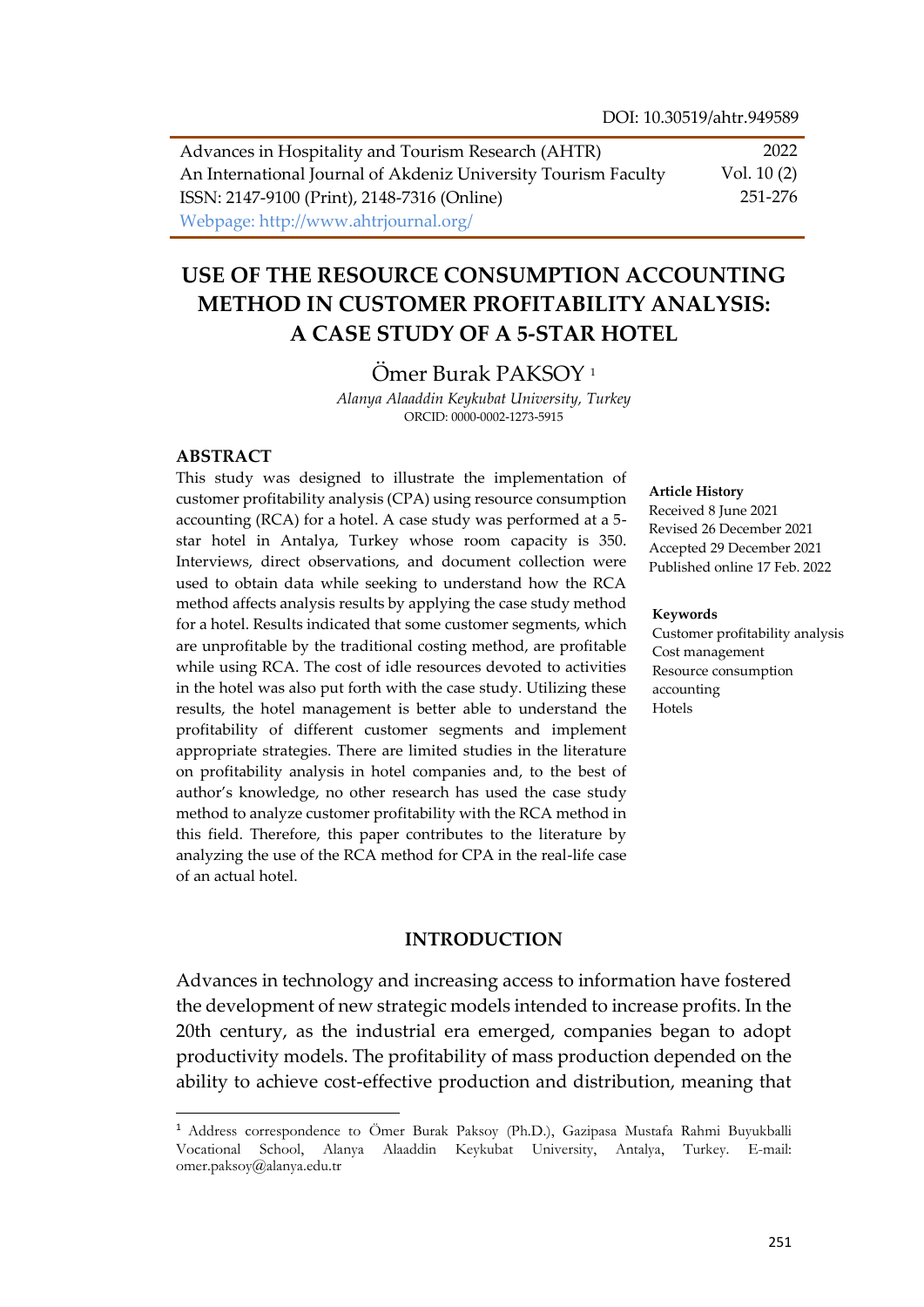the focus was on costs and capacities (Schafer, 1999). These developments in manufacturing companies have also been experienced by service companies, and especially hotels.

Accommodation companies, like other businesses, aim to satisfy and retain their customers by increasing and differentiating the products and services they offer. The ability to provide high-quality service to existing and potential customers increases customer satisfaction and loyalty and ensures that the company is preferred by those customers in the future. Companies have accordingly started to develop various programs to retain their profitable customers by analyzing the profitability of their customers in addition to the product profitability (Gündüz, 2002; Koşan, 2008).

The customers and customer groups of companies are not homogeneous. Each customer demands different types of products or services, causes different costs, and contributes differently to the operating profit. For this reason, customer profitability is an important concept for service companies (Acar & Süklüm, 2016; Gül & Yaslıdağ, 2020).

In customer profitability analysis (CPA), in addition to the revenues of the company, the costs must be managed effectively and calculated accurately. Many approaches to cost and management accounting have been developed recently. One of these newly emerging cost approaches is resource consumption accounting (RCA), which is a contemporary management accounting method (Cengiz, 2011; Öztürk et al., 2019).

The aim of this paper is to illustrate the implementation of CPA with the RCA method in a hotel. A case study was conducted in a 5-star hotel with 350-room capacity operating in Antalya, Turkey. In this process, the aim was to understand how the RCA method affects analysis results by applying the case study method for a hotel. In this context, first, the relevant literature will be reviewed. Information will then be provided about CPA, the stages of the analysis, the RCA method used in this implementation, and the calculation process. The benefits of this analysis for the company and the necessity of CPA will be explained and the research process and results for a 5-star hotel operating in Antalya will subsequently be provided. Results of this study provides both theoretical and practical contributions.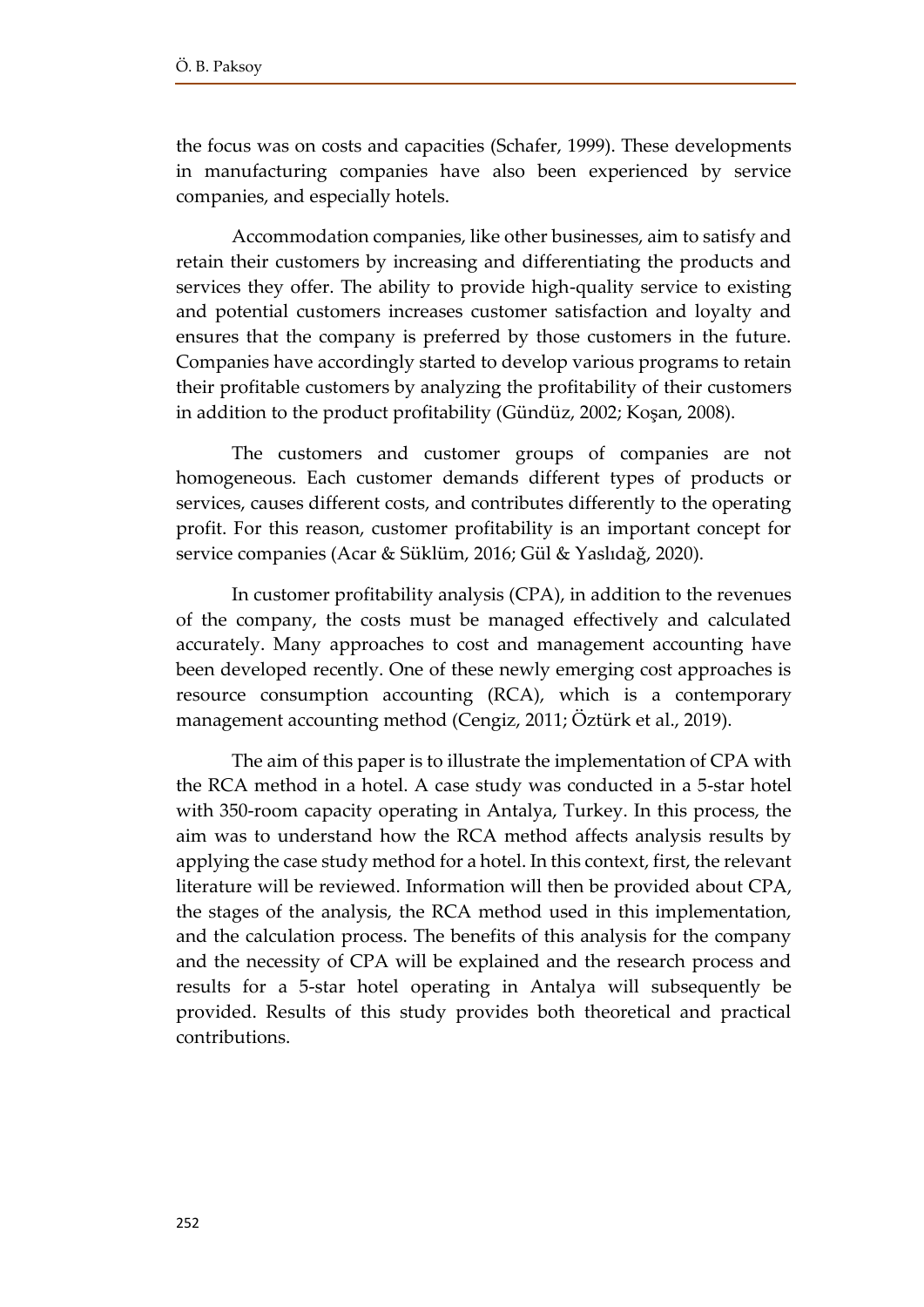#### **LITERATURE REVIEW**

#### **Customer Profitability Analysis**

The contribution of each customer to sales revenue is often not equal to the contribution to operating profitability. When calculating customer profitability, it is frequently seen that customers with smaller sales volume have higher profit shares, while customers with larger sales volume have lower profit shares. For this reason, it is necessary to determine the costs of each customer or customer group and compare those costs with the revenue obtained from them. In this way, the profitability of customers or customer groups is revealed (Yükçü, 2007). CPA is the process of determining revenues and costs based on customers or customer groups and revealing their profitability. With this analysis, it is possible to prevent less profitable customers from using business resources in inefficient ways (Dalcı et al., 2010; Datar & Rajan, 2018).



Figure 1. *Cumulative Customer Profitability Curve (Whale Curve)* Source: Kaplan and Narayanan (2001, p. 15)

Although the sales volume of customers is considered as an important factor determining profit, different types of service costs incurred for different customers similarly affect operating profit. Customers do not use the same amounts of resources associated with business activities and so selling to some customers may be more costly than selling to others. Therefore, individually calculated customer costs represent different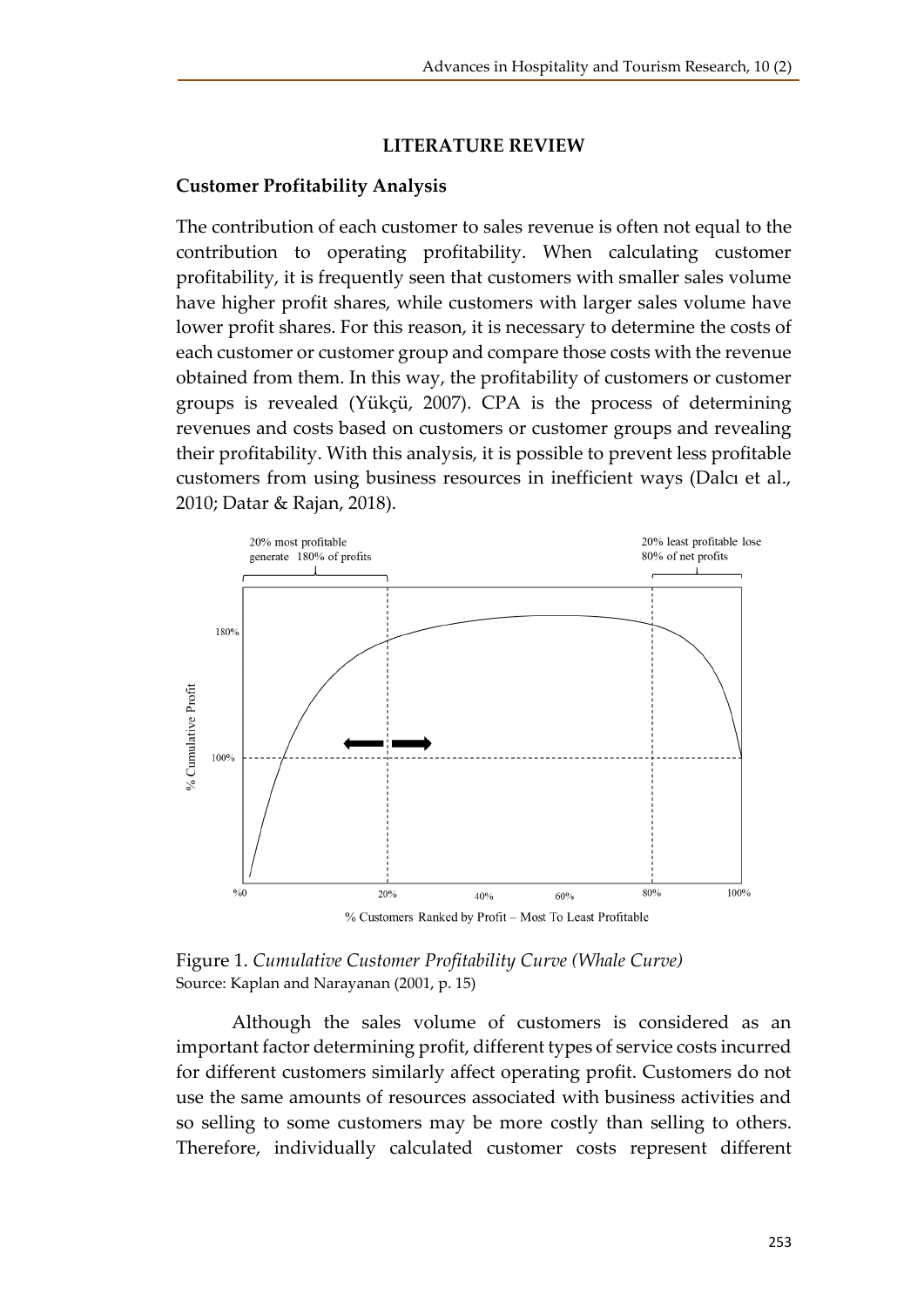customer profits (Özpeynirci & Kalaycı, 2016). Kaplan and Narayanan (2001) showed the different levels of customer profitability provided by customer groups and their shares in total profit as in Figure 1.

As seen in Figure 1, 20% of customers generate approximately 180% of the operating profit. The other 80% of customers reduce this profit. The customers to the left of the line drawn at 20% in Figure 1 can be considered as highly profitable customers who should definitely be retained, yielding a profit approximately two times higher than normal. On the other hand, the group to the right of the line drawn at 20% begins lowering the profit achieved by the previous group, eventually reducing it to 100%. This means that some customers create more value for companies than others (Özpeynirci & Kalaycı, 2016).

The goal of CPA is to relate the revenues, costs, assets, and resources of companies to their customers. The starting point of this analysis is the calculation of product or service costs. In the next stage, costs are assigned to customers according to marketing and sales processes and then the total cost of each customer is calculated. Finally, these calculated total costs are compared with the revenues obtained from the customers, and customer profitability is thus calculated. CPA, combining revenue and cost data, provides important information to management on a per-customer basis, and this information can help shape long-term decisions. In particular, it provides company managers with material to prepare micro-strategies to increase the profitability of each customer (Yükçü & Yüksel, 2016).

In this context, CPA assists business management in making many different strategic decisions. It ensures that companies retain existing profitable customers, allows for the re-pricing of highly paid services, and facilitates price reductions to serve low-cost customers. It also enables highprofit customers to be diverted from competitors. It ensures that the customers who constantly create losses are left to competitors, reveals processes related to cost management and profit development, and guarantees that the most appropriate price decisions are made for customers. Finally, it allows management to group customers according to profits and costs within the framework of strategic planning (Ekergil & Polat, 2020; Pazarçeviren & Aydın, 2020).

In order to carry out CPA, some specific steps must be followed. These are the creation of customer profiles and the identification of active customers, determination of the revenues generated from each customer or customer group, calculation of the costs of products and services offered to customers, calculation of customer profitability by comparing revenue and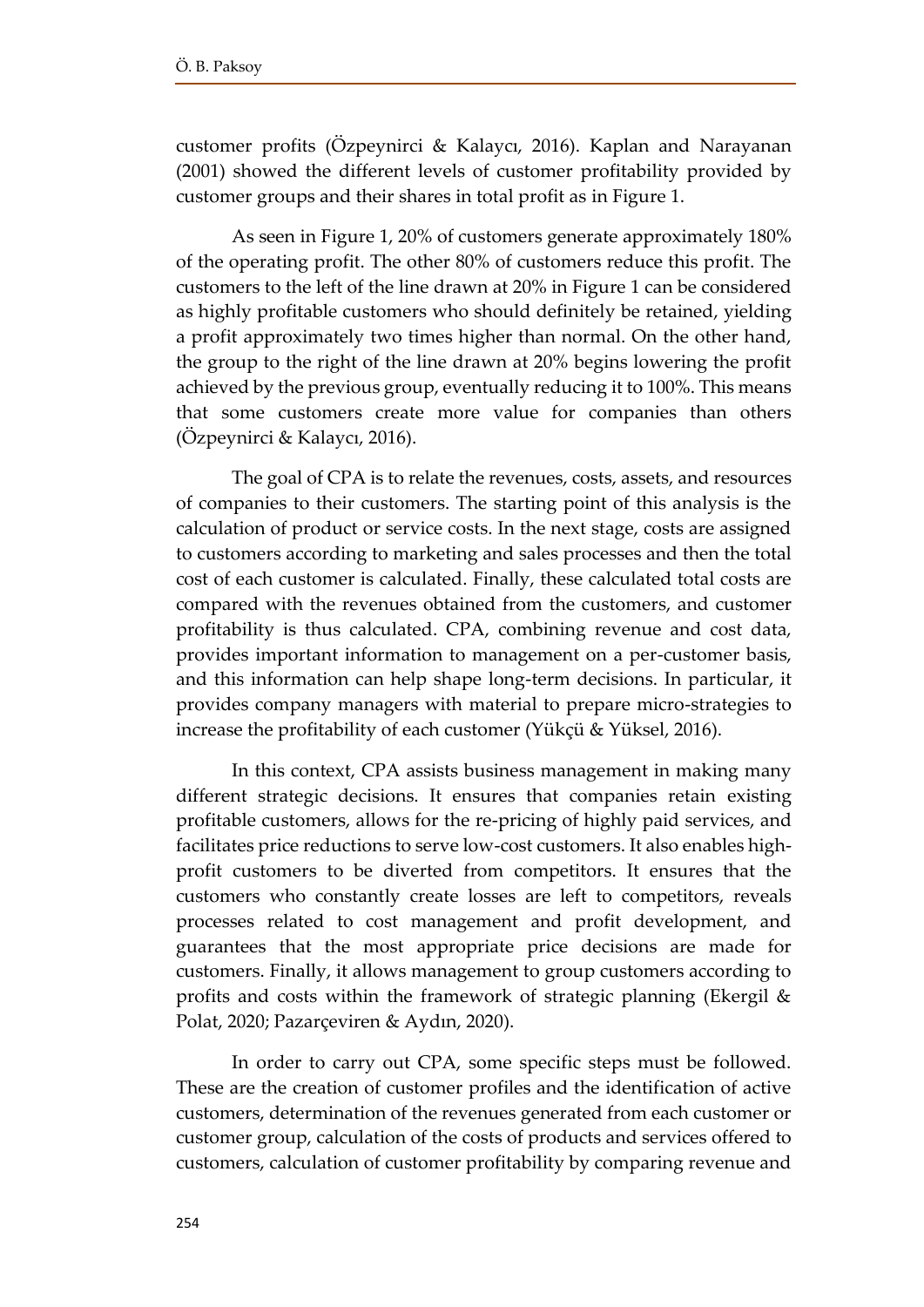cost information, and application of the information obtained as a result of CPA for strategic decision-making (Koşan, 2008; Ören & Tetik, 2012).

At the stage of calculating customer profitability, revenues and costs need to be analyzed very carefully. Particularly when analyzing costs, there is a need to apply costing methods that will calculate costs accurately and give realistic results. This highlights the importance of contemporary costing methods that eliminate the inadequacies of traditional costing methods and enable effective cost control (Öncel & Büyükmirza, 2019).

According to Kaplan and Narayanan (2001), it is critical that service companies understand the value of the CPA method due to the increasing sizes and organizational complexity of these companies. CPA is more significant for service companies than for manufacturing companies due to the cost of a service being usually determined by the behavior of the customer. According to Zeithaml and Bitner (1996), the cost of finding and acquiring new customers is five times higher for service companies than the cost of retaining existing customers. Nordling and Wheeler (1992) carried out an application of CPA at the Las Vegas Hilton Hotel, but they concluded that they were not able to allocate fixed costs to activities effectively in that study. Noone and Griffin (1999) conducted a case study at a hotel located in the city center of Dublin in order to test the viability of a system developed by them. Activities were identified at the macro and micro levels, and activity-based costing (ABC) was used to assign activity costs to customers. The authors put forth that the hotel's management had not any conception of profits and losses linked with certain customer groups. Menu engineering and the ABC method were employed by Raab and Mayer (2007) to analyze a menu at a restaurant in Hong Kong to calculate the profitability of each item on the menu. They found only 3 of 20 main courses profitable. These findings of earlier studies point out the need for developing an understanding of customer profitability analysis for service companies.

#### **Resource Consumption Accounting**

Accurate financial information will enable a company to make the right decisions, calculate costs accurately, and plan for the future. RCA is a method developed to serve these purposes (Öğünç & Tekşen, 2018). Company managers need more accurate cost and production information due to developments in production processes and increasing competition. RCA has an important role in achieving the determined targets in both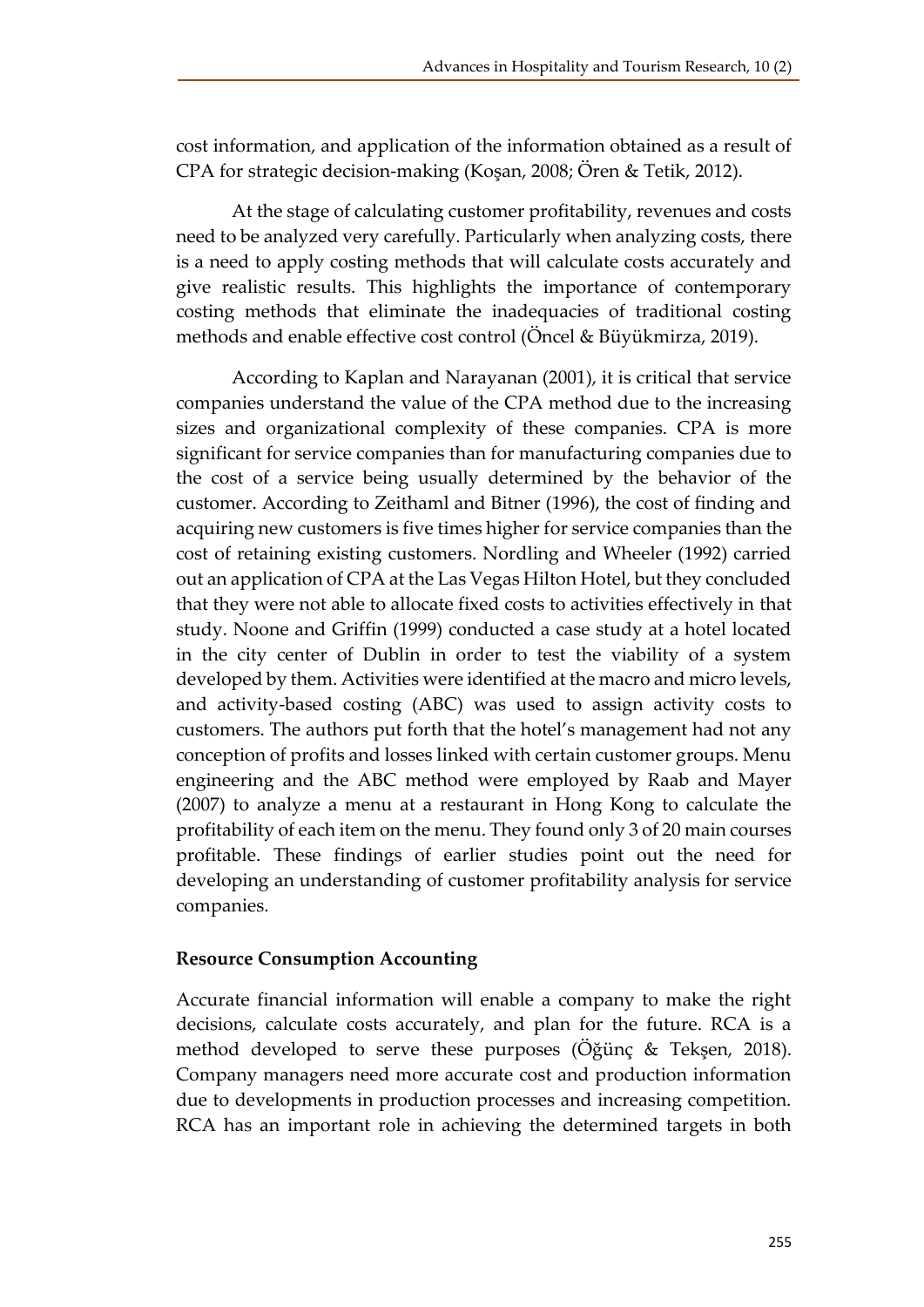short-term and long-term investment decisions (Tanış & Demircioğlu, 2017).

RCA is a contemporary management accounting system that combines the importance attributed to resources by the German management accounting system (GPK: *Grenzplankostenrechnung*) and the activity perspective of ABC accounting (Aksu, 2013; Kayıhan & Tepeli, 2016). As a result of RCA being a resource-oriented and quantity-based model, it requires detailed cost analysis. When the decision-making phase is taken into account, it supports managers at the resource level, but not at the product level (Köse & Ağdeniz, 2015).

One of the most well-known contemporary costing methods is ABC. However, this method, frequently used in studies conducted to date, has not been able to provide a solution for cost analysis for most companies in the market, because its implementation requires significant time and cost. In the mid-1990s, the search for alternatives to ABC began, and the timedriven ABC (TDABC) and RCA approaches emerged (Tse & Gong, 2009). Although RCA and ABC are similar in terms of the distribution of resources, they have differences in terms of methods used. RCA is resourceoriented and focuses on the short term for consideration of more responsibilities, marginal analyses, and expenses, while the ABC method focuses more on long-term resource consumption. In addition, in the ABC method, idle capacity is ignored in the distribution of costs (Aktaş, 2013).

There are several significant advantages of the RCA method, as described by various authors (Clinton & Webber, 2004; Öğünç & Tekşen, 2018; Tutkavul, 2016). First, the RCA method results in accurate cost assignments and associations established based on specific production processes and their outputs. Second, accurate cost assignments in the RCA method provide the ability to undertake resource planning using only the relevant costs. Third, the use of the replacement cost-based depreciation method in RCA removes the problem of unequal cost distributions for similar products requiring support activities. Fourth, cost assignments based on the causality principle in RCA prevent irrelevant costs from being included in product costs. Fifth, the RCA method enables managers to improve their skills in understanding resource relations and using the necessary information in the decisions they will make.

On the other hand, there are also disadvantages of the RCA method as described by Erkuş et al. (2014) and Öktem (2016). First, ERP software programs such as SAP are required. Second, idle capacity costs are an uncertain factor for businesses. Third, RCA is a complex and costly system.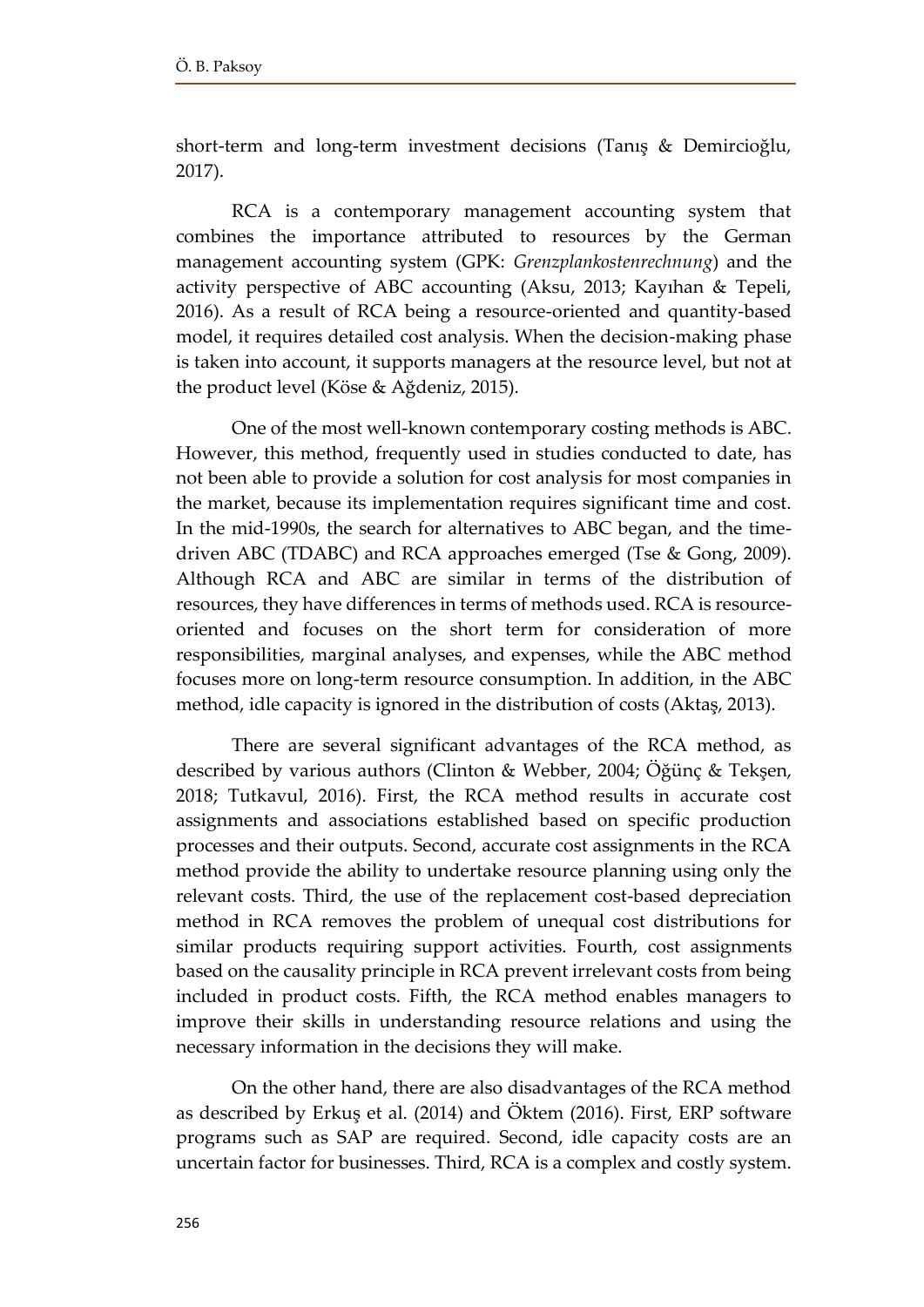Fourth, the RCA method is difficult to update because it contains detailed calculations and is difficult to understand.

The application stages of RCA are as follows (Küçük & Karaca, 2017): In the first stage, the relationships between resources are examined and resource pools are determined. Control and planning are done at the resource level. Thus, resource pools are created by determining the relations of resources with each other. The second stage entails the determination of primary and secondary costs. These costs, if any, are determined for each research pool and total costs are calculated. In the third stage, the costs collected in the resource pools are divided proportionally and fixed. The reason for this fixed and proportional separation of costs is that fixed costs depend on theoretical capacity and proportional costs are allocated according to the output amount of the resource pool. Next, in the fourth stage, activities are determined. Fixed and proportional costs collected in resource pools are distributed to activities through resource cost drivers, and the costs of activities are determined in this way. By comparing the capacity of each resource pool with the theoretical capacity, idle capacity and idle cost are determined. Finally, in the fifth stage, the activity costs determined in the previous stage are distributed to products or services in proportion to the amount of use of the activities, and the product or service cost is thus determined.

The literature review shows that the RCA method was not used earlier in CPA for hotel companies. The lack of studies on the application of the RCA method in the accommodation sector and using the RCA method in CPA represents a significant gap in the literature, and the present study aims to contribute to the literature by filling this gap. In addition, it is expected that the findings of this study will help hotel managers in making decisions regarding pricing, marketing, capacity management, cost management, and other managerial functions.

### **METHODOLOGY**

#### **Case Study**

The case study method, as one of the methods used in the social sciences, was applied at the hotel selected for this analysis. Case studies are among the most suitable research methods for those working in the fields of cost and management accounting (Koşan, 2008). In this context, a descriptive case study was carried out at the selected hotel, the hotel's existing service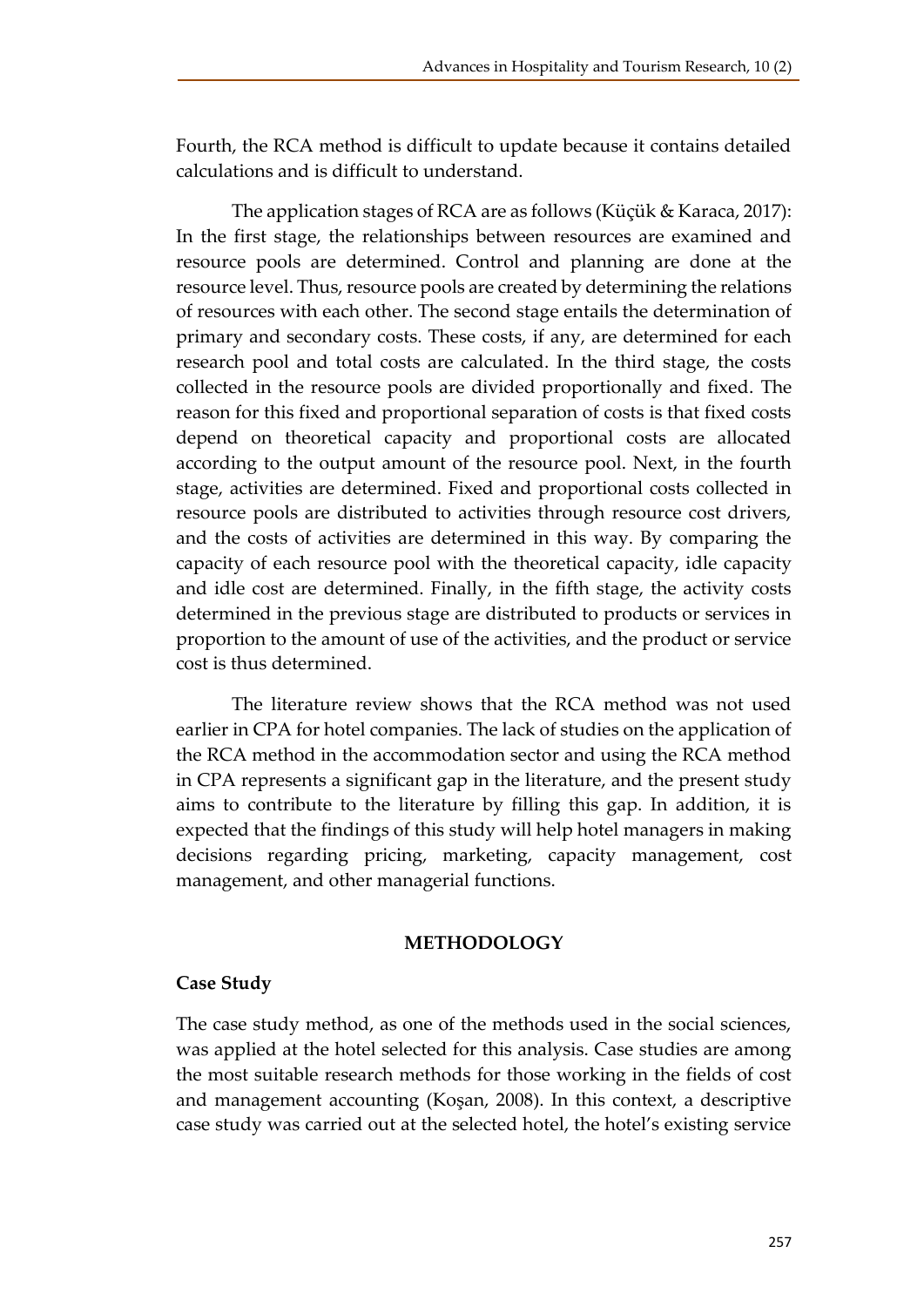production and cost system was examined, and efforts were made to understand the relevant profitability calculations.

# **Data Collection**

The data used in this analysis are real-world data covering a one-year period from January 2019 to December 2019. During the data collection phase, interviews and various observations were held with both employees and senior managers. All financial data given in this study are expressed in Turkish lira (TL). In the calculations, two digits after the decimal point were taken into account.

## **General Information about the Hotel**

The hotel is located 12 km from Alanya and 45 km from Gazipaşa Airport and is open all year. Providing service with an all-inclusive concept, this family-oriented hotel was established on 24,000 m<sup>2</sup> with a large green area, consisting of 6 blocks and a total of 350 rooms (with 700-bed capacity). The services offered by the hotel include food, beverages, accommodation, Turkish bath/sauna, spa, bars, swimming pools, sporting activities, convention centers, and entertainment activities.

The research presented here is based on 2019 data, when the average length of stay for customers was 7 days. The hotel had an 80% occupancy rate in 2019. Children accounted for approximately 10% of the room occupancy rate, and additional beds were used by 10% of the customers. More explicit details are as follows:

Room occupancy rate =  $350 \times 0.80 = 280$  rooms Bed occupancy rate =  $700 \times 0.80 = 560$  people (adults) Number of children =  $280 \times 0.10 = 28$  children Number of customers utilizing additional beds =  $280 \times 0.10 = 28$  people (adults) Total number of customers per week =  $616$  people  $(560 + 28 + 28)$ Total number of customers per month =  $616 \times 4 = 2,464$  people Total number of customers per year =  $2,464 \times 12 = 29,568$  people Number of overnight (O/N) stays per month = 2,464 × 7 = 17,248 O/N stays Number of overnight (O/N) stays per year = 17,248 × 12 = 206,976 O/N stays

The number of personnel at the hotel varies during peak periods. However, in practice, it is assumed that an average of 245 personnel are working. The number of personnel on the basis of departments and square meters occupied by hotel areas are shown in Table 1.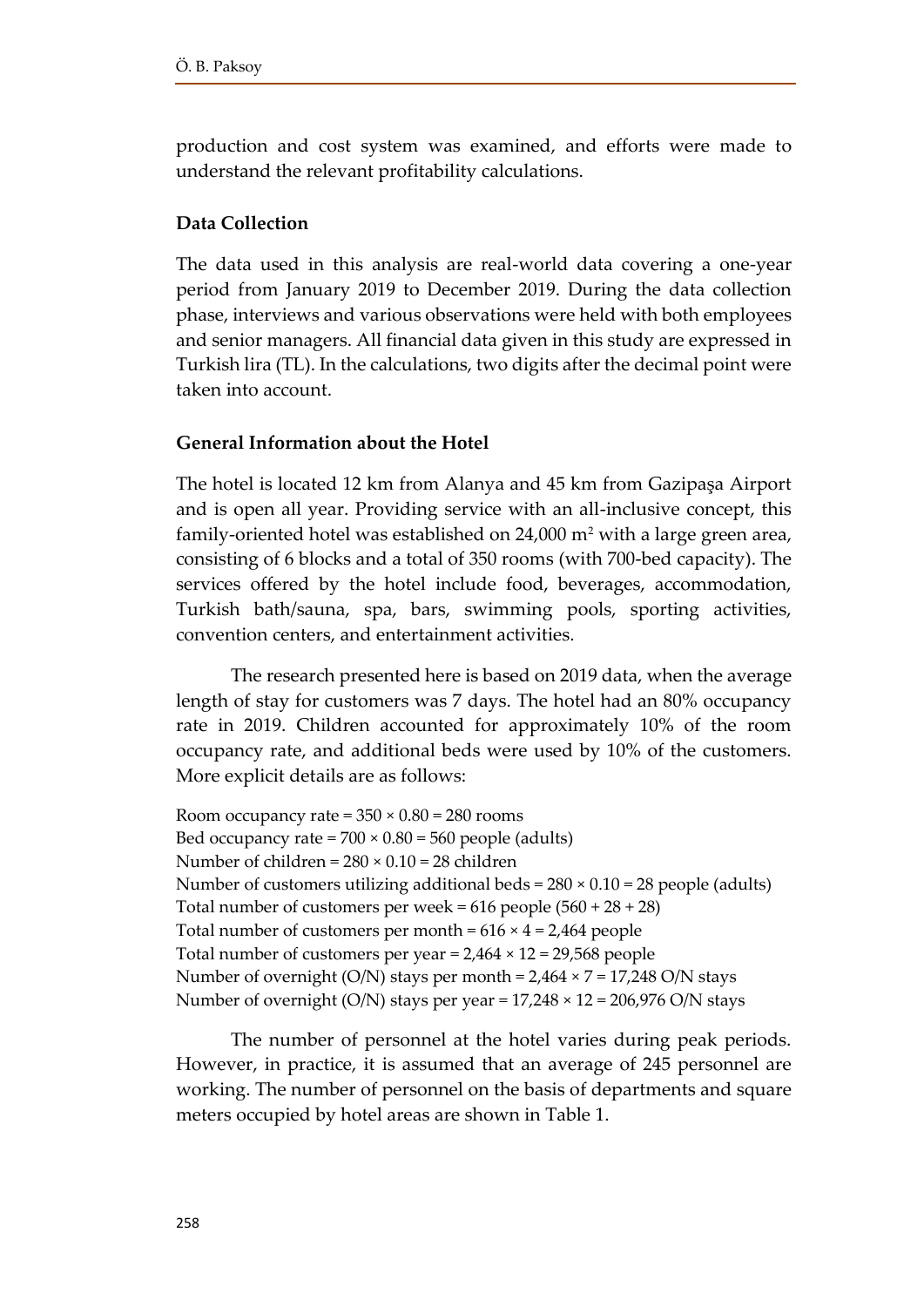| Departments         | Number of | Area                      | <b>Square Meters of</b> |
|---------------------|-----------|---------------------------|-------------------------|
|                     | Personnel |                           | Area $(m2)$             |
| <b>Front Office</b> | 16        | <b>Front Office</b>       | 80                      |
| Housekeeping        | 47        | Rooms                     | 8,000                   |
| Service             | 38        | Park and Garden           | 7,500                   |
| Kitchen             | 38        | Beach                     | 5,000                   |
| Animation           | 15        | Service                   | 200                     |
| Park and Garden     | 14        | Kitchen                   | 400                     |
| Laundry             | 10        | Restaurant                | 660                     |
| Doctor              | 1         | Laundry                   | 60                      |
| Security            | 12        | Bars (Pool/Lobby)         | 900                     |
| Administrative      | 18        | Amphitheater              | 300                     |
| Technical Service   | 21        | Turkish Bath/Sauna        | 250                     |
| Purchasing          | 5         | <b>Convention Centers</b> | 500                     |
| Accounting/Finance  | 10        | Management Office         | 150                     |
| <b>TOTAL</b>        | 245       | <b>TOTAL</b>              | 24,000                  |

Table 1. *Number of personnel and square meters of areas of the hotel*

## **Determination of Customer Groups**

The hotel's customers were categorized within four groups as a result of the conducted interviews:

**Group 1:** This group comprises customers brought to the hotel by travel agencies and tour operators. It has the highest sales mix percentage (85%) among the determined groups. The customers clustered in this group prefer the all-inclusive services of the hotel.

**Group 2:** These are "walk-in" customers who arrive at the hotel without advance reservations. These customers use the all-inclusive services and have an 8% share in the total.

**Group 3:** This group includes customers organizing events or wedding ceremonies in the hotel and has a 5% share in the total sales mix. Guests in this group receive catering and entertainment services and they stay in the hotel for 1 or 2 days.

**Group 4:** These customers hold meetings, seminars, and conferences in the hotel. Customers in this group receive catering and might stay in the hotel for 1 or 2 days. This group has a 2% percent share in the total.

## **Revenues of the Hotel**

The revenue-generating departments in the hotel are generally those that are in direct contact with customers. In practice, the main revenues of the hotel examined here are reported as arising from accommodations, bars, the restaurant, meetings, and banquet revenues. The hotel's annual revenue distribution is summarized in Table 2 on the basis of customer groups.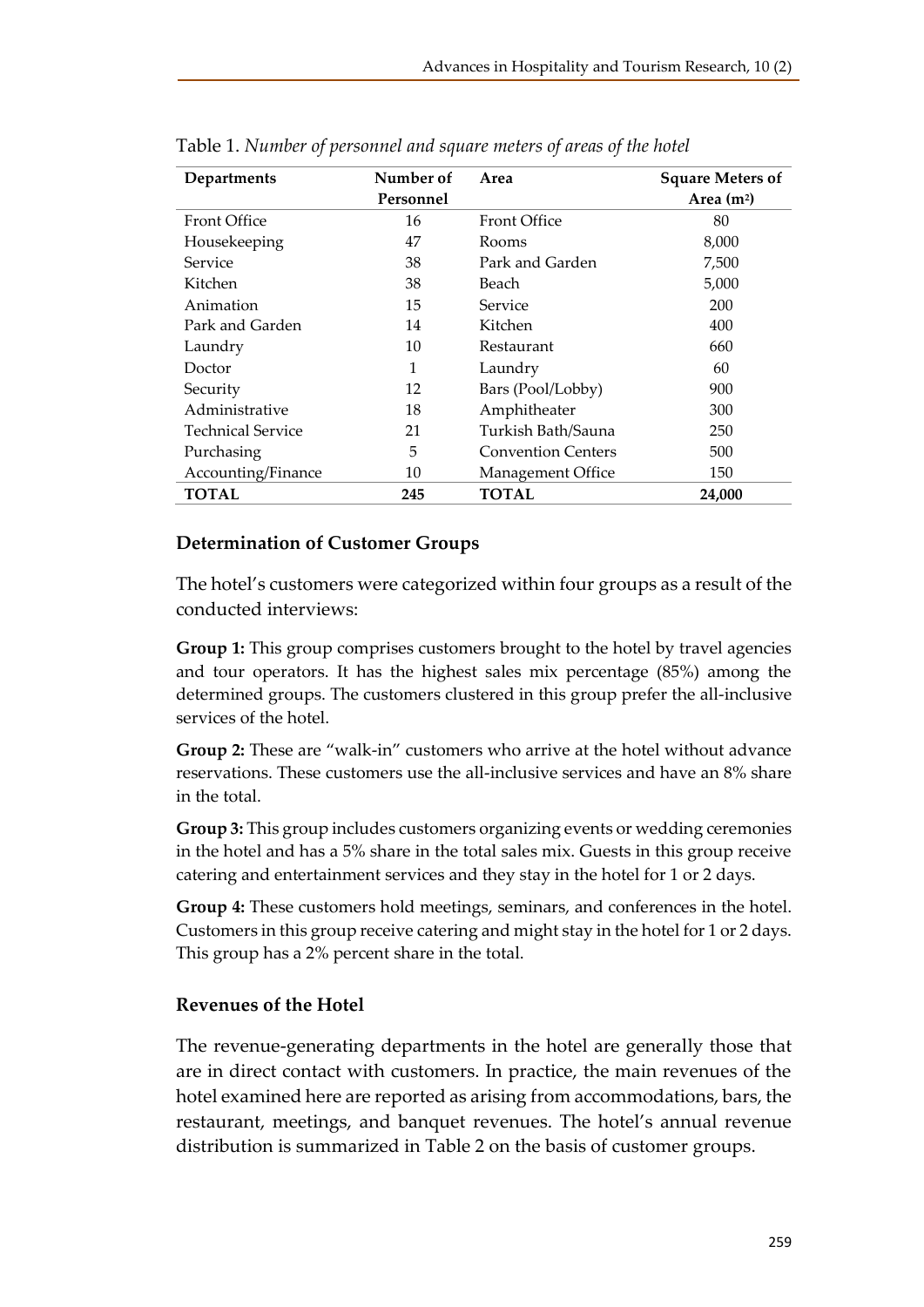| Customer     | <b>Revenues (TL)</b> |             |            |                 |                                         |                      |  |
|--------------|----------------------|-------------|------------|-----------------|-----------------------------------------|----------------------|--|
| Groups       | Accommodations       | <b>Bars</b> | Restaurant | <b>Meetings</b> | <b>Banquets or</b><br><b>Ceremonies</b> | <b>TOTAL</b><br>(TL) |  |
| Group 1      | 6,879,681            | 1,036,664   | 1,507,875  |                 |                                         | 9,424,220            |  |
| Group 2      | 3,914,301            | 589,826     | 857.929    |                 |                                         | 5,362,056            |  |
| Group 3      | 24,373               |             |            |                 | 788,060                                 | 812,433              |  |
| Group 4      | 45.496               |             |            | 584,952         | 19.498                                  | 649,946              |  |
| <b>TOTAL</b> | 10,863,851           | 1,626,490   | 2,365,804  | 584,952         | 807,558                                 | 16,248,656           |  |

Table 2. *Annual revenues of the hotel*

The "accommodations" revenues presented in Table 2 generally consist of room sales. Bar and restaurant revenues, excluding the allinclusive system, consist of a la carte restaurant revenues and some beverage revenues not included in the all-inclusive package system. Meeting revenues are generated from organized events such as conferences, seminars, panels, and workshops. Banquet and ceremony revenues are from social groups such as weddings and parties.

# **Implementation of the Resource Consumption Accounting Method for the Hotel**

In this study, an application was carried out to show how RCA using contemporary costing methods in cost calculations can be applied for the CPA of a hotel. The RCA process performed in this application with the data obtained from the hotel is shown in Figure 2.



Figure 2. *Implementation process of resource consumption accounting for the hotel*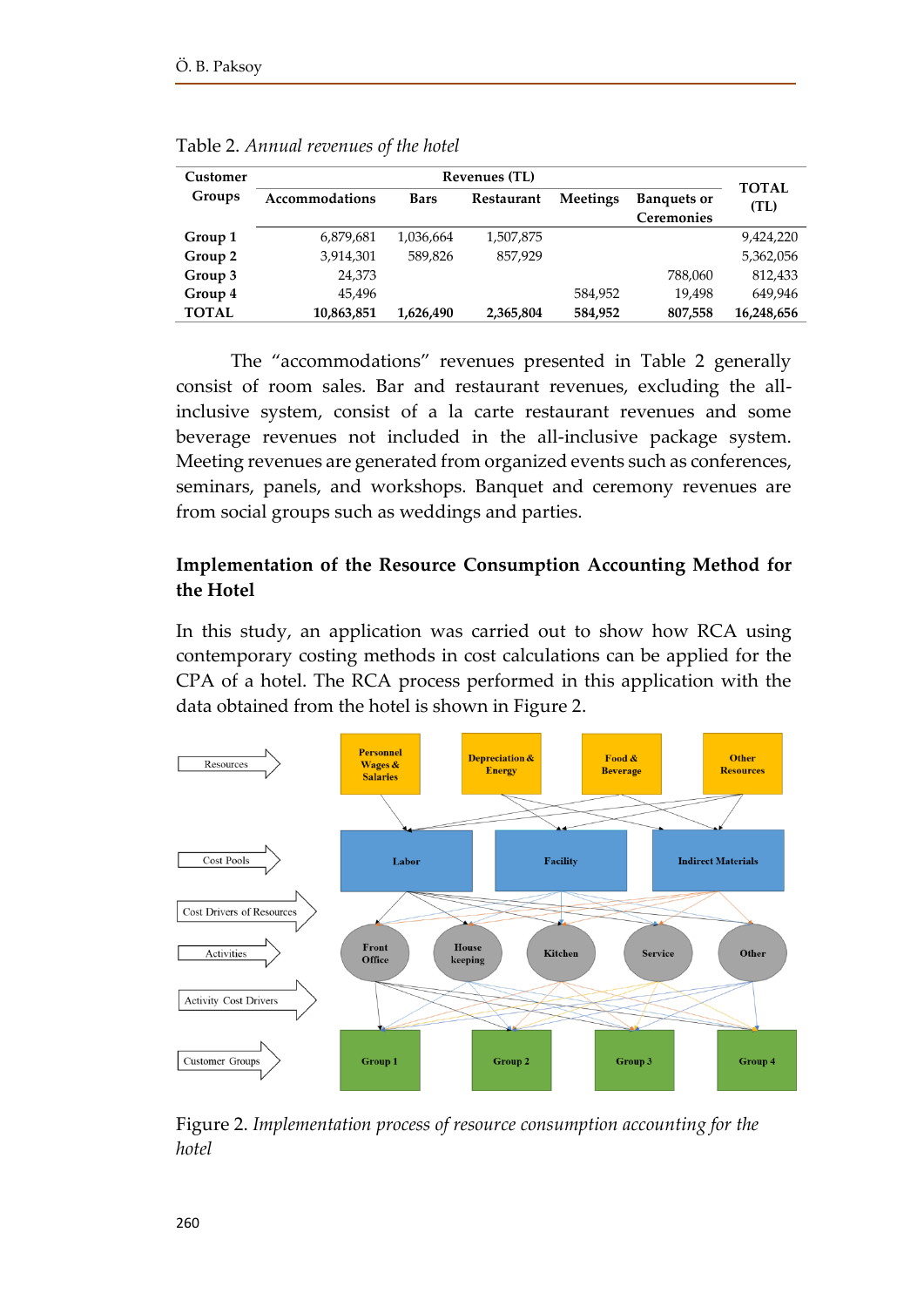Costs assigned from resources to activities according to resource cost drivers are distributed to cost objects from activities through activity cost drivers (the criterion for using the activities of cost objects). This flow of resource costs to cost objects in RCA is shown in Figure 2.

In the implementation stages of RCA, six steps are undertaken as explained in more detail above. Briefly, these steps are: 1) Identification of resources and costs of resources; 2) Creation of resource pools by considering the relationships between each resource and determination of cost drivers; 3) Classification of costs in resource pools; 4) Identification of activities and allocation of resource costs to activities; 5) Assigning activity costs to cost objects; and 6) Cost control and management.

### **Identification of Resources and Costs of Resources**

As the first step of RCA, the types of resources and total resource costs of the hotel were determined, as shown in Table 3.

| <b>Resources</b>                         | Costs (TL)    | Share in the Total $(\% )$ |
|------------------------------------------|---------------|----------------------------|
| Staff Food and Beverage                  | 240,858.28    | 1.85%                      |
| Personnel Transport and Lodging Expenses | 166,382.82    | 1.28%                      |
| Electricity                              | 171,834.30    | 1.32%                      |
| Water                                    | 45,391.89     | 0.35%                      |
| Landscaping and Pool Maintenance         | 59,946.58     | 0.46%                      |
| Laundry                                  | 18,154.66     | 0.14%                      |
| Phones                                   | 55,387.83     | 0.42%                      |
| Depreciation                             | 1,455,363.15  | 11.16%                     |
| Food                                     | 2,463,079.37  | 18.89%                     |
| <b>Beverages</b>                         | 1,569,465.42  | 12.04%                     |
| <b>Cleaning Equipment</b>                | 136,370.03    | 1.05%                      |
| Stationery and Printed Forms             | 35,532.78     | 0.27%                      |
| <b>Chemical Materials</b>                | 73,206.63     | $0.56\%$                   |
| <b>Boucle Materials</b>                  | 23,429.21     | 0.18%                      |
| <b>LPG</b>                               | 258,339.39    | 1.98%                      |
| Vehicle Fuel                             | 93,385.48     | 0.72%                      |
| Service Materials                        | 11,906.45     | $0.09\%$                   |
| Maintenance                              | 45,564.08     | 0.35%                      |
| <b>Spare Parts</b>                       | 33,213.17     | 0.25%                      |
| <b>Electrical Materials</b>              | 37,700.00     | 0.29%                      |
| <b>Plumbing Materials</b>                | 12,989.99     | 0.10%                      |
| Personnel Wages                          | 5,991,587.73  | 45.96%                     |
| Insurance                                | 38,546.73     | 0.30%                      |
| <b>TOTAL</b>                             | 13,037,636.00 | 100%                       |

Table 3. *Resources and total costs of the hotel*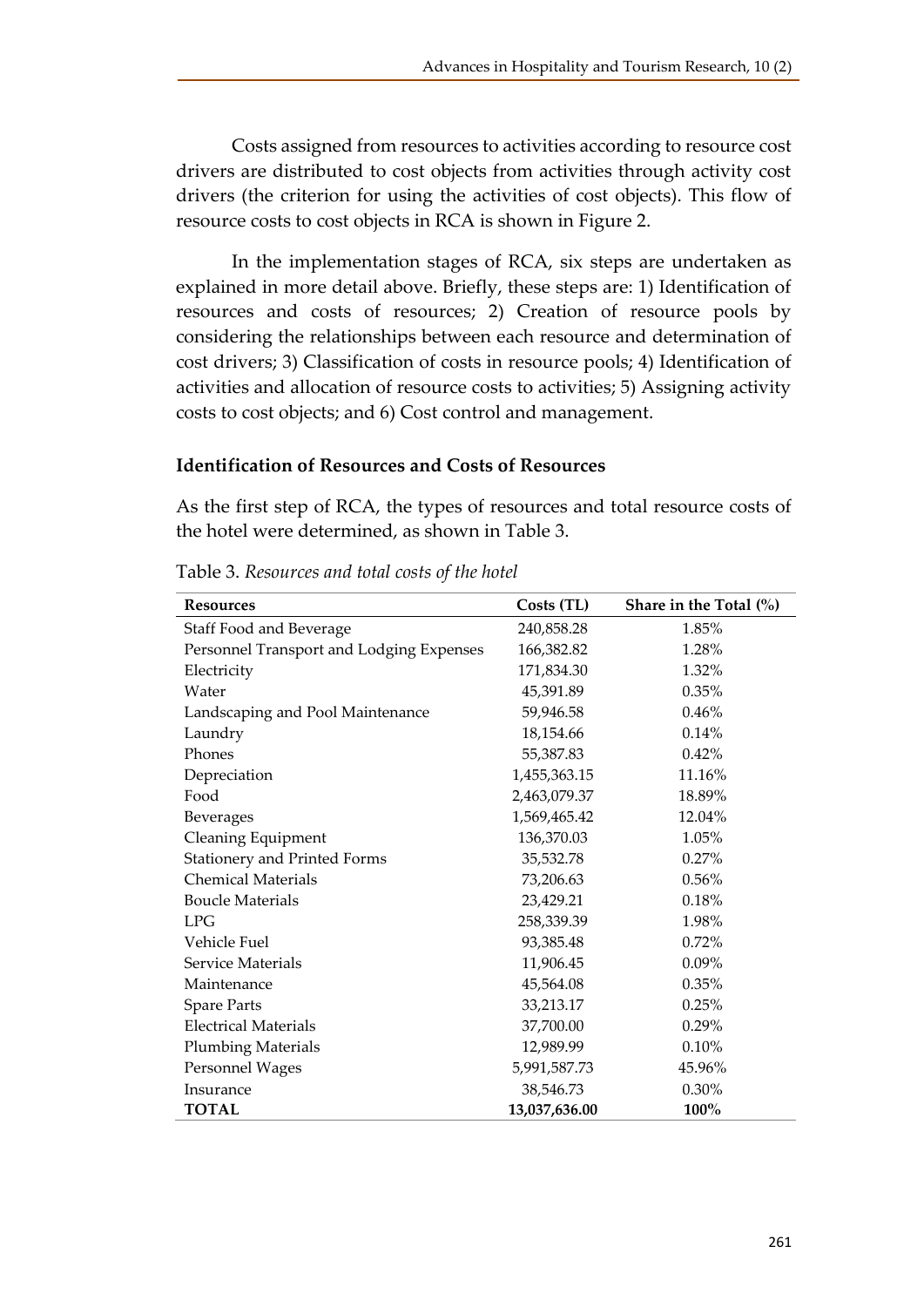The hotel's costs for 2019 are detailed in Table 3. The total resource costs for that year reached 13,037,636 TL, and the largest share of that total belonged to personnel wages at 45.96%. In addition, since an all-inclusive system is applied in this hotel, food and beverage expenses also have an important share in the total cost. The share of food expenditures in the total is 18.89% and that of beverage expenditures is 12.04%.

### **Creating Resource Pools and Determination of Cost Drivers**

RCA envisages a homogeneous combination of resources in resource pools within the framework of cause-and-effect relationships, monitoring them according to their structures, behaviors, and capacities. For the hotel in this case study, in light of the relations between resources, a total of three resource pools were created for labor, facility, and indirect materials, respectively. These resource pools were created based on the nature of the resource costs and their relationships with each other, as shown in Table 4.

| <b>Resources</b>                         | Costs (TL)    | <b>Resource Pools</b>     |
|------------------------------------------|---------------|---------------------------|
| Staff Food and Beverage                  | 240,858.28    | Labor                     |
| Personnel Transport and Lodging Expenses | 166,382.82    | Labor                     |
| Electricity                              | 171,834.30    | Facility                  |
| Water                                    | 45,391.89     | Facility                  |
| Landscaping and Pool Maintenance         | 59,946.58     | Facility                  |
| Laundry                                  | 18,154.66     | Facility                  |
| Phones                                   | 55,387.83     | Labor                     |
| Depreciation                             | 1,455,363.15  | Facility                  |
| Food                                     | 2,463,079.37  | <b>Indirect Materials</b> |
| <b>Beverages</b>                         | 1,569,465.42  | <b>Indirect Materials</b> |
| <b>Cleaning Equipment</b>                | 136,370.03    | <b>Indirect Materials</b> |
| Stationery and Printed Forms             | 35,532.78     | <b>Indirect Materials</b> |
| <b>Chemical Materials</b>                | 73,206.63     | <b>Indirect Materials</b> |
| <b>Boucle Materials</b>                  | 23,429.21     | <b>Indirect Materials</b> |
| LPG                                      | 258,339.39    | Facility                  |
| Vehicle Fuel                             | 93,385.48     | Facility                  |
| Service Materials                        | 11,906.45     | <b>Indirect Materials</b> |
| Maintenance                              | 45,564.08     | Facility                  |
| <b>Spare Parts</b>                       | 33,213.17     | Facility                  |
| <b>Electrical Materials</b>              | 37,700.00     | Facility                  |
| <b>Plumbing Materials</b>                | 12,989.99     | Facility                  |
| Personnel Wages                          | 5,991,587.73  | Labor                     |
| Insurance                                | 38,546.73     | Facility                  |
| <b>TOTAL</b>                             | 13,037,636.00 |                           |

| Table 4. Resource pools |  |
|-------------------------|--|
|                         |  |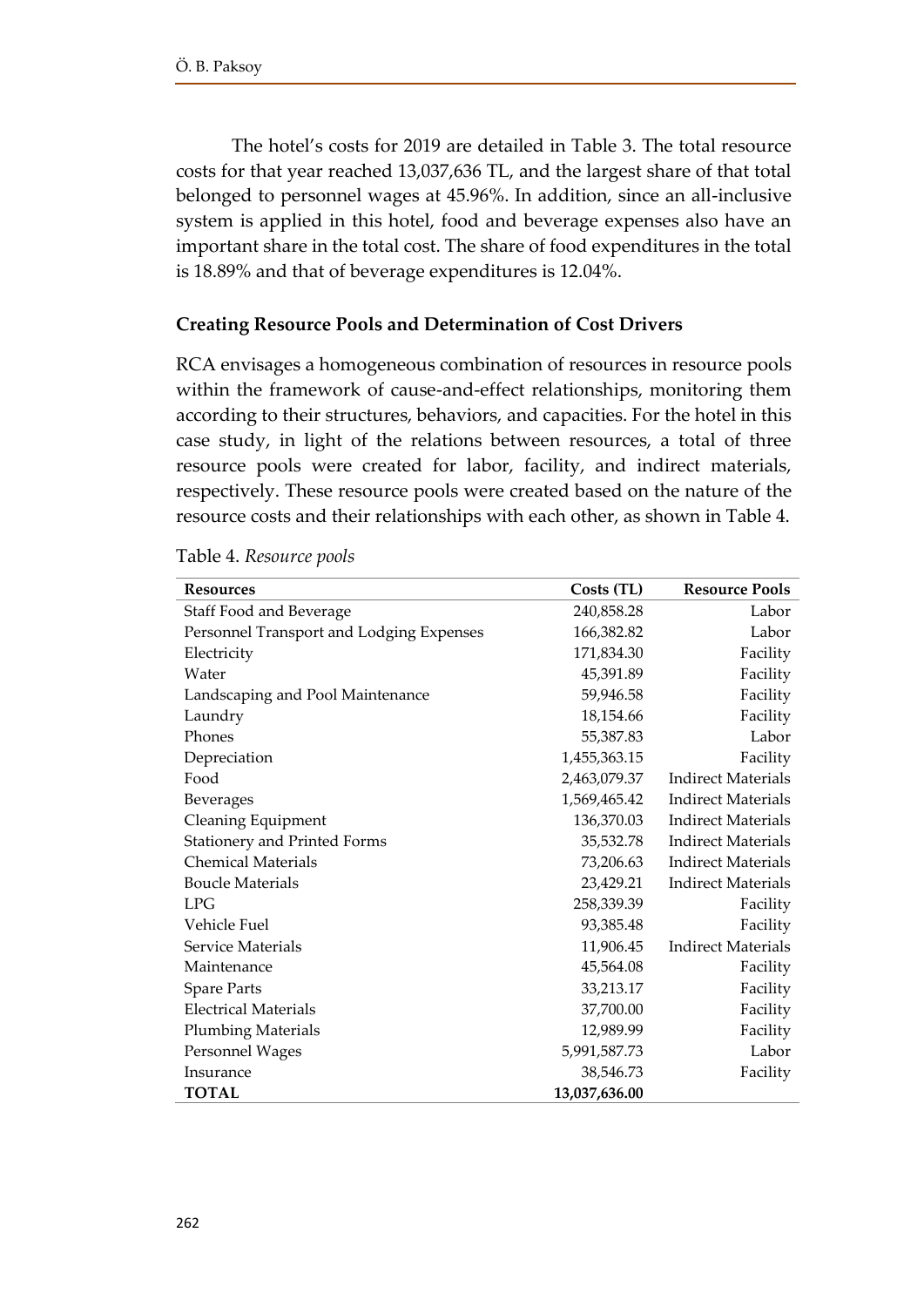In Table 4, expenses such as wages, transportation, lodging, phones, and staff food and beverage costs are assigned to the labor resource pool. Costs such as electricity, water, pool maintenance, landscaping, laundry, depreciation, LPG, vehicle fuels, insurance, and various materials related to the facility in general are grouped in the facility resource pool. Finally, costs such as food, beverages, cleaning equipment, stationery, chemical materials, and boucle materials are categorized within the indirect materials resource pool. Table 5 further summarizes the total costs for each resource pool and the cost drivers to be used in the distribution of resource pools to activity centers.

| <b>Resource Pools</b> | <b>Total Amount (TL)</b> | <b>Cost Drivers</b>   |
|-----------------------|--------------------------|-----------------------|
| Labor                 | 6,454,216.67             | Labor Hours           |
| Facility              | 2,270,429.42             | Square Meters of Area |
| Indirect Materials    | 4,312,989.90             | Kilograms             |
| <b>TOTAL</b>          | 13,037,636.00            |                       |

Table 5. *Total costs of resource pools and cost drivers*

In the labor resource pool, "labor hours" was taken as the most appropriate cost driver due to the changes in the number of personnel over a calendar year and the inability to employ them steadily. In the facility resource pool, "square meters of area" was chosen as the cost driver in the distribution of the related expenses. Finally, in the indirect materials resource pool, "kilograms" was chosen as the cost driver.

## **Classification of Costs in Resource Pools**

After determining the resource pools, the fixed and proportional (variable) parts of the resources within the resource pools should be determined. It is important to distinguish between fixed and proportional costs in the calculation of idle capacity cost, which is one of the features that makes the RCA method superior to other contemporary costing methods. The distribution of fixed and proportional costs incurred in the resource pools of the hotel is summarized in Table 6.

| <b>Resource Pools</b> |                          | <b>Fixed Costs</b> Proportional Costs | <b>TOTAL</b> |
|-----------------------|--------------------------|---------------------------------------|--------------|
|                       | (TL)                     | (TL)                                  | (TL)         |
| Labor                 | 462.628.94               | 5.991.587.73                          | 6,454,216.67 |
| Facility              | 1,577,813.03             | 692.616.39                            | 2.270.429.42 |
| Indirect Materials    | $\overline{\phantom{0}}$ | 4,312,989.90                          | 4,312,989.90 |

Table 6. *Fixed and proportional costs by resource pools*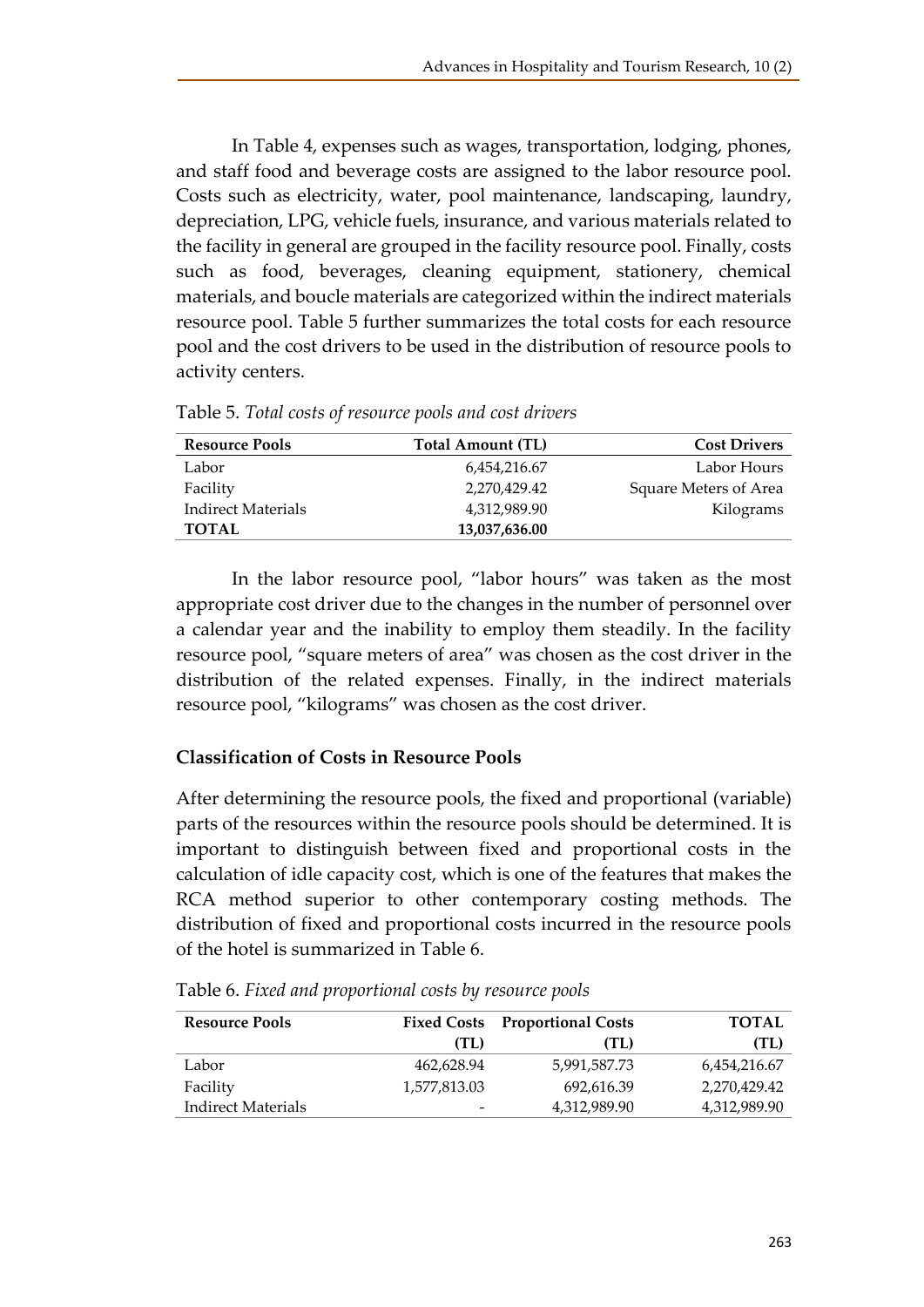In Table 6, while the labor resource pool and facility resource pool include both proportional and fixed costs, the indirect materials resource pool includes only proportional costs. The costs for these resource pools were calculated as fixed and/or proportional according to resource cost drivers as follows:

**Labor Resource Pool:** Although the daily number varies throughout the year, a total of 245 personnel work in the hotel. The distribution of these personnel by departments was shown in Table 1. While the food and beverage, personnel transportation, lodging, and phone expenses related to the personnel are considered as fixed costs, their wages are defined as proportional costs.

**Facility Resource Pool:** Depreciation, spare parts, electrical materials, plumbing materials, and insurance expenses are defined as fixed costs. Electricity, water, landscaping, pool maintenance, laundry, LPG, vehicle fuel, and maintenance costs are considered as proportional costs.

**Indirect Materials Resource Pool:** The costs in the indirect materials resource pool are classified as completely proportional.

As stated above, final costs are calculated based on theoretical and practical capacity in the RCA method. "Theoretical capacity" refers here to the current capacity of the resource pools, while "practical capacity" refers to the output amount. Fixed and proportional cost rates of the resource pools were calculated based on theoretical and practical capacity amounts, respectively. The fixed cost ratio was calculated by dividing the fixed costs by the theoretical capacity and the proportional cost ratio was calculated by dividing the proportional costs by the practical capacity.

| <b>Resource Pools</b>     | Theoretical<br>Practical |            | Fixed             | Proportional      |
|---------------------------|--------------------------|------------|-------------------|-------------------|
|                           | Capacity                 | Capacity   | <b>Cost Ratio</b> | <b>Cost Ratio</b> |
| Labor                     | 804,825                  | 684,102    | 0.57              | 8.76              |
| Facility                  | 24,000                   | 24,000     | 65.74             | 28.86             |
| <b>Indirect Materials</b> | -                        | 10,695,500 | 0.00              | 0.40              |

Table 7. *Theoretical and practical capacities and rates of resource pools*

In Table 7, the theoretical capacity is provided according to the fixed cost while practical capacity is determined according to proportional costs. Theoretical capacity emerges as a result of working at the maximum level and practical capacity is considered as the capacity desired to be reached within a specified period. The theoretical and practical capacities of the labor resource pool were determined according to annual labor hours, the capacities of the facility resource pool were determined according to the area used (square meters), and the capacity of the indirect material resource pool was determined according to the amount of material in kilograms. The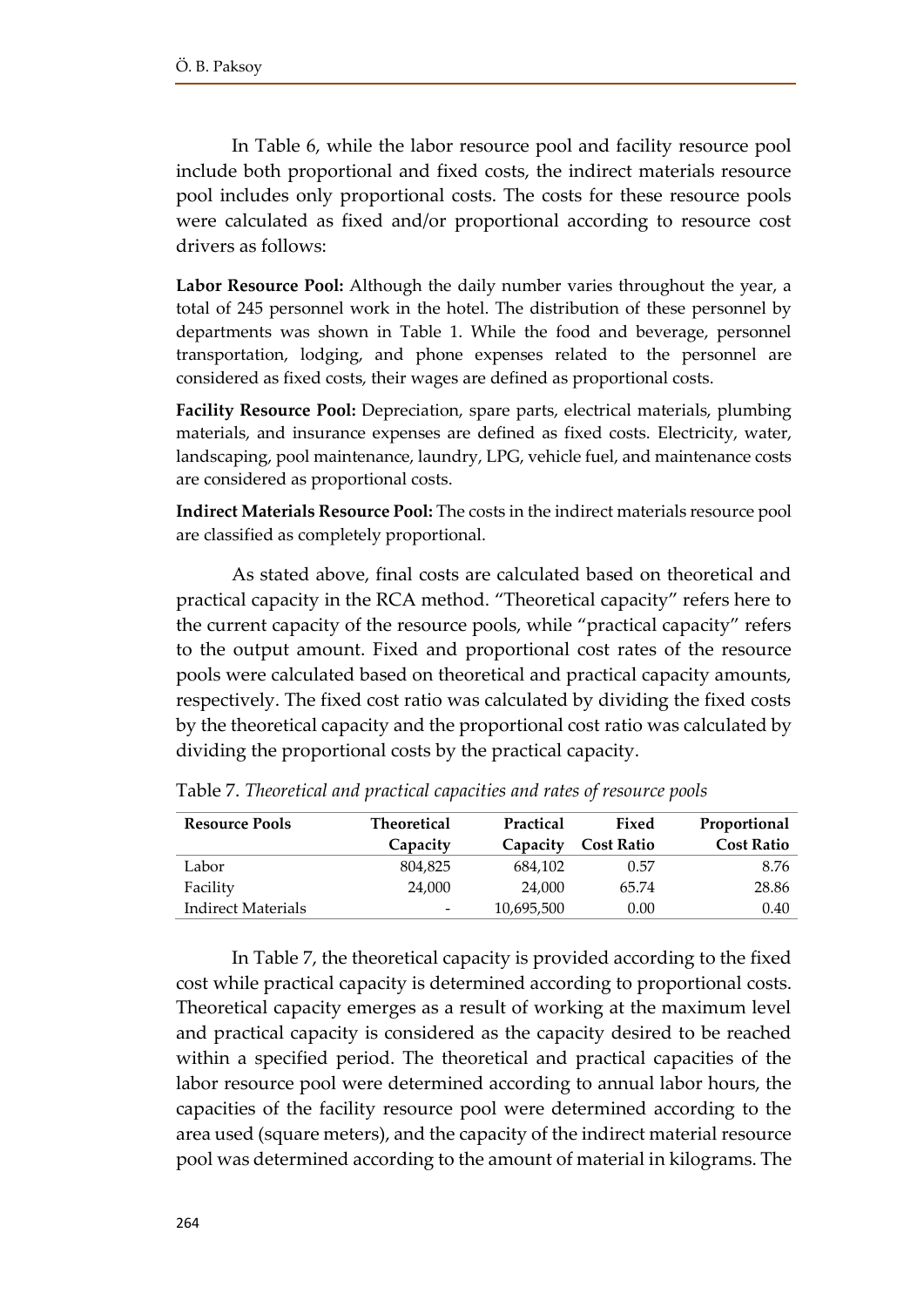fixed and proportional cost ratios described below were calculated to obtain the values seen in Table 7.

### *Labor Resource Pool*

Labor Fixed Cost Ratio = Labor Fixed Cost / Labor Theoretical Capacity

In general, when the maximum working time of an employee is 9 hours per day, one year of total working time is accordingly 3,285 hours (=9 × 365). The theoretical working capacity of 245 personnel was thus calculated as  $804,825$  labor hours (=3,285  $\times$  245).

```
Labor Fixed Cost Ratio = 462,628.94 / 804,825 = 0.57 TL/Labor Hour
```
When the annual leave of the personnel, public holidays, breaks, and idle time are deducted from the theoretical capacity, the practical capacity corresponds to approximately 85% of the theoretical capacity, which is 684,102 labor hours in the present case.

```
Labor Proportional Cost Ratio = Labor Proportional Cost / Labor Practical Capacity
Labor Proportional Cost Ratio = 5,991,587.73 / 684,102 = 8.76 TL/Labor Hour
```
## *Facility Resource Pool*

The areas used in the hotel encompass 24,000  $m^2$  in total and the theoretical and practical capacity is equal.

Facility Fixed Cost Ratio = Facility Fixed Cost / Facility Theoretical Capacity

Facility Fixed Cost Ratio =  $1,577,813.03 / 24,000 = 65.74$  TL/m<sup>2</sup>

Facility Proportional Cost Ratio = Facility Proportional Cost / Facility Practical Capacity

Facility Proportional Cost Ratio =  $692,616.39 / 24,000 = 28.86$  TL/m<sup>2</sup>

### *Indirect Materials Resource Pool*

Since the materials in the indirect resource pool are directly related to service costs, this pool does not have a theoretical capacity. The practical capacity was determined as 10,695,500 kilograms per year.

Ind. Mat. Proportional Cost Ratio = Ind. Mat. Proportional Cost / Ind. Mat. Practical Capacity

Ind. Mat. Proportional Cost Ratio = 4,312,989.90 / 10,695,500 = 0.40 TL/kg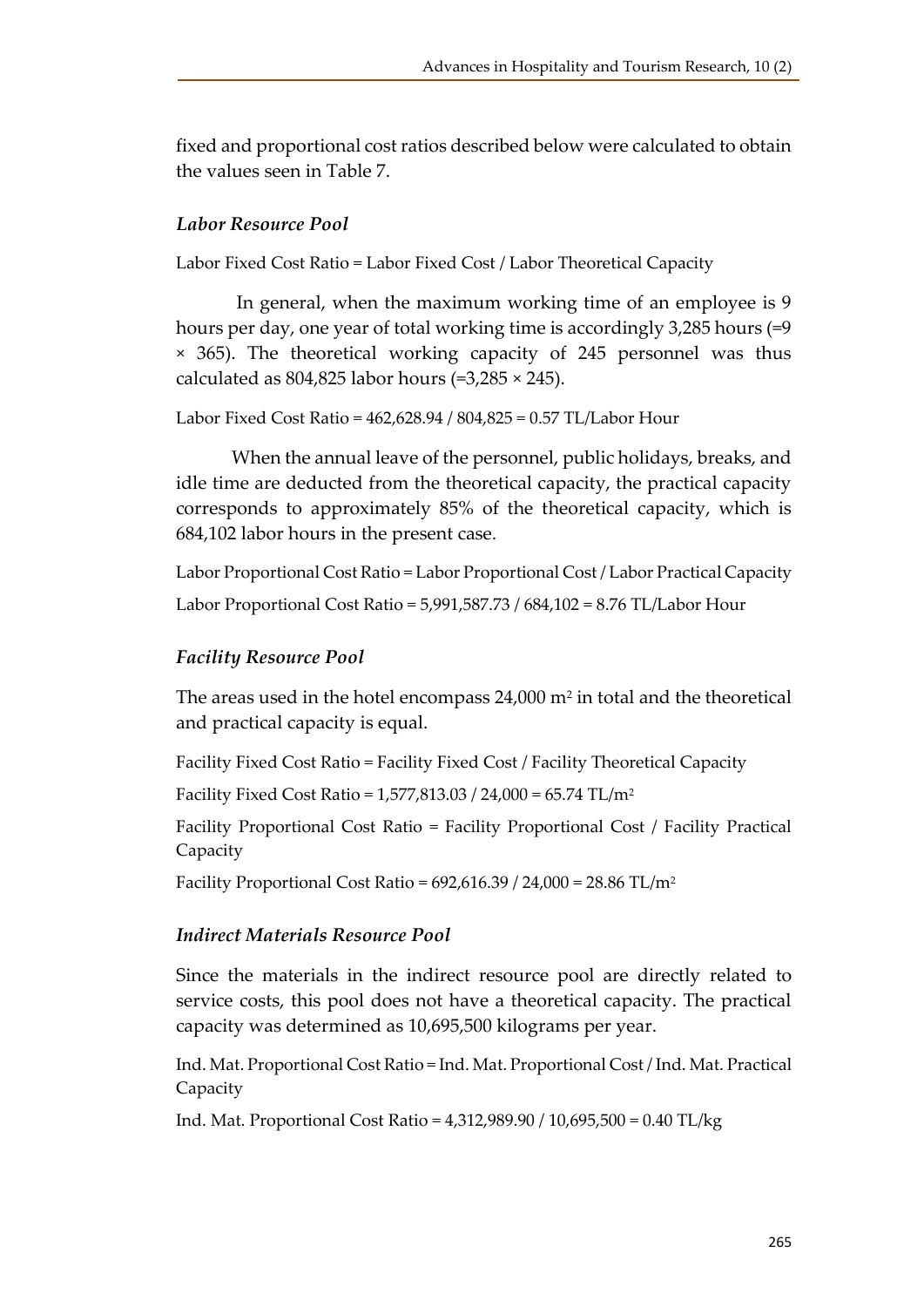# **Identification of Activities and Allocation of Resource Costs to Activities**

As a result of the observations carried out in the hotel and face-to-face interviews with hotel personnel, including managers, it was determined that four main activities (front office, housekeeping, service, and kitchen) and one "other" activity category (general and administrative expenses) were carried out. While determining these activity centers, similar activities were carefully gathered within a single activity pool. Thus, unnecessary activity centers were avoided. The determined activity centers and the amount of resources consumed by these centers are shown in Table 8.

**Resource Pools Front Office Housekeeping Kitchen Service Other TOTAL** Labor 44,676 131,236 106,106 106,106 295,978 684,102 Facility 80 8,060 400 1,760 13,700 24,000 Indirect Materials 700,000 2,750,000 3,500,000 2,500,000 1,245,500 10,695,500

Table 8. *Resources consumed by activities*

The calculations of the values shown in Table 8 are shown below.

### *Labor Resource Pool*

As detailed in Table 1, the hotel employs 16 workers in the front office activity center, 47 workers in the housekeeping activity center, 38 workers in the service activity center, 38 workers in the kitchen activity center, and 106 workers in the "other" activity center.

#### *Resource Consumption in the Labor Resource Pool of the Front Office Activity Center*

= (Labor Practical Capacity / Total Number of Personnel in the Hotel) × Number of Front Office Personnel

 $=(684,102 / 245) \times 16 = 44,676$  Labor Hours

*Resource Consumption in the Labor Resource Pool of the Housekeeping Activity Center*

= (Labor Practical Capacity / Total Number of Personnel) × Number of Housekeeping Personnel

 $=(684,102 / 245) \times 47 = 131,236$  Labor Hours

*Resource Consumption in the Labor Resource Pool of the Kitchen Activity Center*

= (Labor Practical Capacity / Total Number of Personnel) × Number of Kitchen Personnel

 $=(684,102 / 245) \times 38 = 106,106$  Labor Hours

*Resource Consumption in the Labor Resource Pool of the Service Activity Center*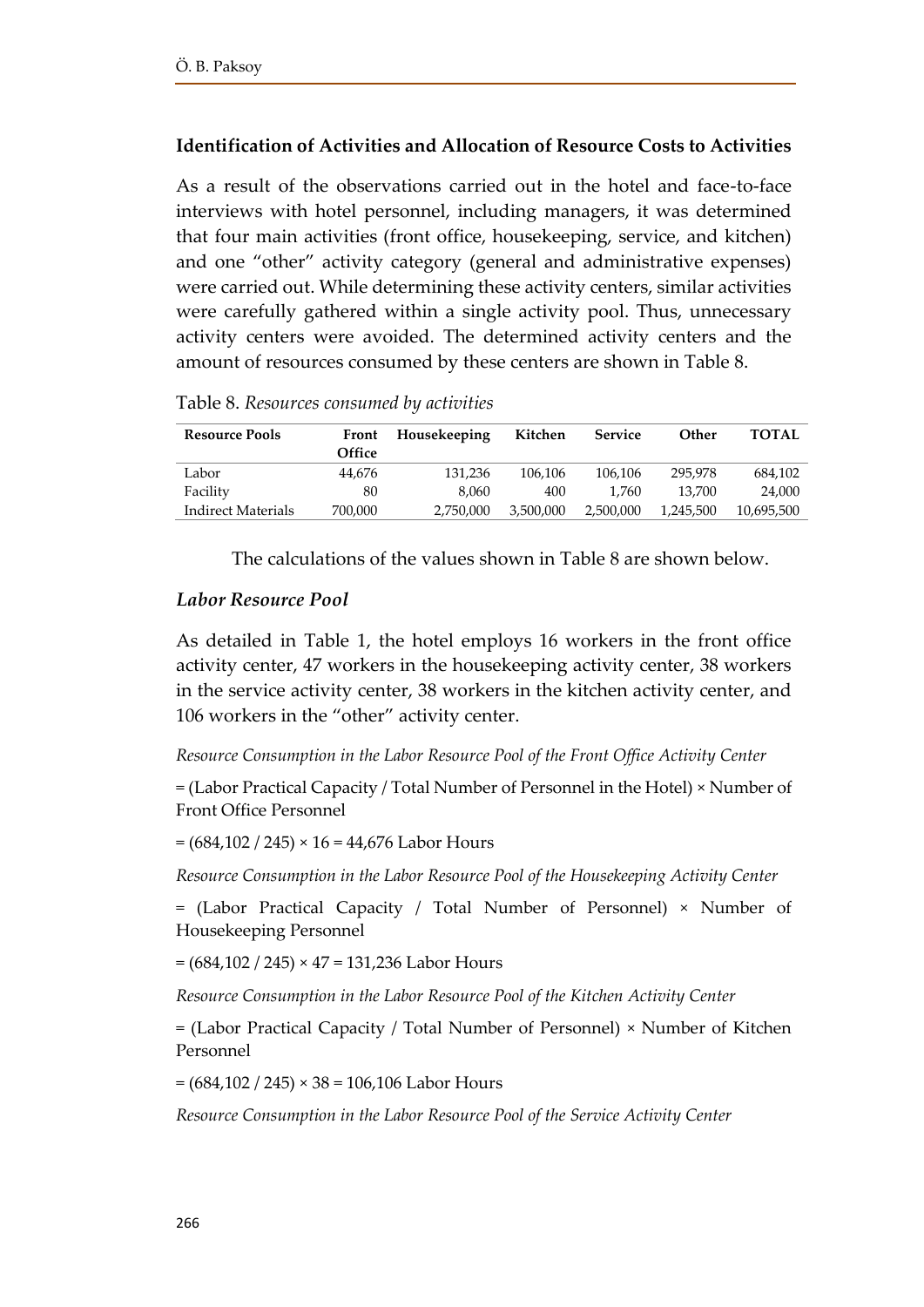= (Labor Practical Capacity / Total Number of Personnel) × Number of Service Personnel

 $=(684,102 / 245) \times 38 = 106,106$  Labor Hours

*Resource Consumption in the Labor Resource Pool of the "Other" Activity Center* 

= (Labor Practical Capacity / Total Number of Personnel) × Number of "Other" Activity Personnel

 $=(684,102 / 245) \times 106 = 295,978$  Labor Hours

Data on the area  $(m^2)$  used by the activities in the facility resource pool and the amount of material (kg) are as follows according to information received from management: Inside the hotel, the front office activities take place in an area of 80 m<sup>2</sup>, housekeeping activities in an area of 8,060 m<sup>2</sup> , kitchen activities in an area of 400 m<sup>2</sup> , service activities in an area of 1,760 m<sup>2</sup>, and other activities in an area of 13,700 m<sup>2</sup> in total. Furthermore, 700,000 kg of resources are consumed in front office activities, 2,750,000 kg in housekeeping activities, 3,500,000 kg in kitchen activities, 2,500,000 kg in service activities, and 1,245,500 kg in other activities as indirect materials in the course of a year.

In the next stage of analysis, the costs in the resource pools are distributed to activities as seen in Table 9.

| <b>Resource Pools</b> | Front       | Housekeeping | Kitchen   | <b>Service</b> | Other     | <b>TOTAL</b> |
|-----------------------|-------------|--------------|-----------|----------------|-----------|--------------|
|                       | Office (TL) | (TL)         | (TL)      | (TL)           | (TL)      | (TL)         |
| Labor                 | 416.968     | 1.224.844    | 990,303   | 990.303        | 2.762.405 | 6,384,822    |
| Facility              | 7.568       | 762.486      | 37.840    | 166.498        | 1,296,037 | 2,270,429    |
| Indirect Materials    | 282,277     | 1,108,945    | 1.411.385 | 1,008,132      | 502.251   | 4,312,990    |
| <b>TOTAL</b>          | 706,813     | 3,096,275    | 2.439.528 | 2,164,933      | 4,560,694 | 12,968,241   |

Table 9. *Distribution of costs collected in resource pools to activities*

Table 9 provides data related to the distribution of the costs collected in the resource pools to activities. The calculations of these values were performed as follows:

#### *Labor Resource Pool*

Front Office Activity Center =  $44,676 \times (0.57 + 8.76) = 416,968$  TL Housekeeping Activity Center = 131,236 × (0.57 + 8.76) = 1,224,844 TL Kitchen Activity Center = 106,106 × (0.57 + 8.76) = 990,303 TL Service Activity Center = 106,106 × (0.57 + 8.76) = 990,303 TL "Other" Activity Center =  $295,978 \times (0.57 + 8.76) = 2,762,405$  TL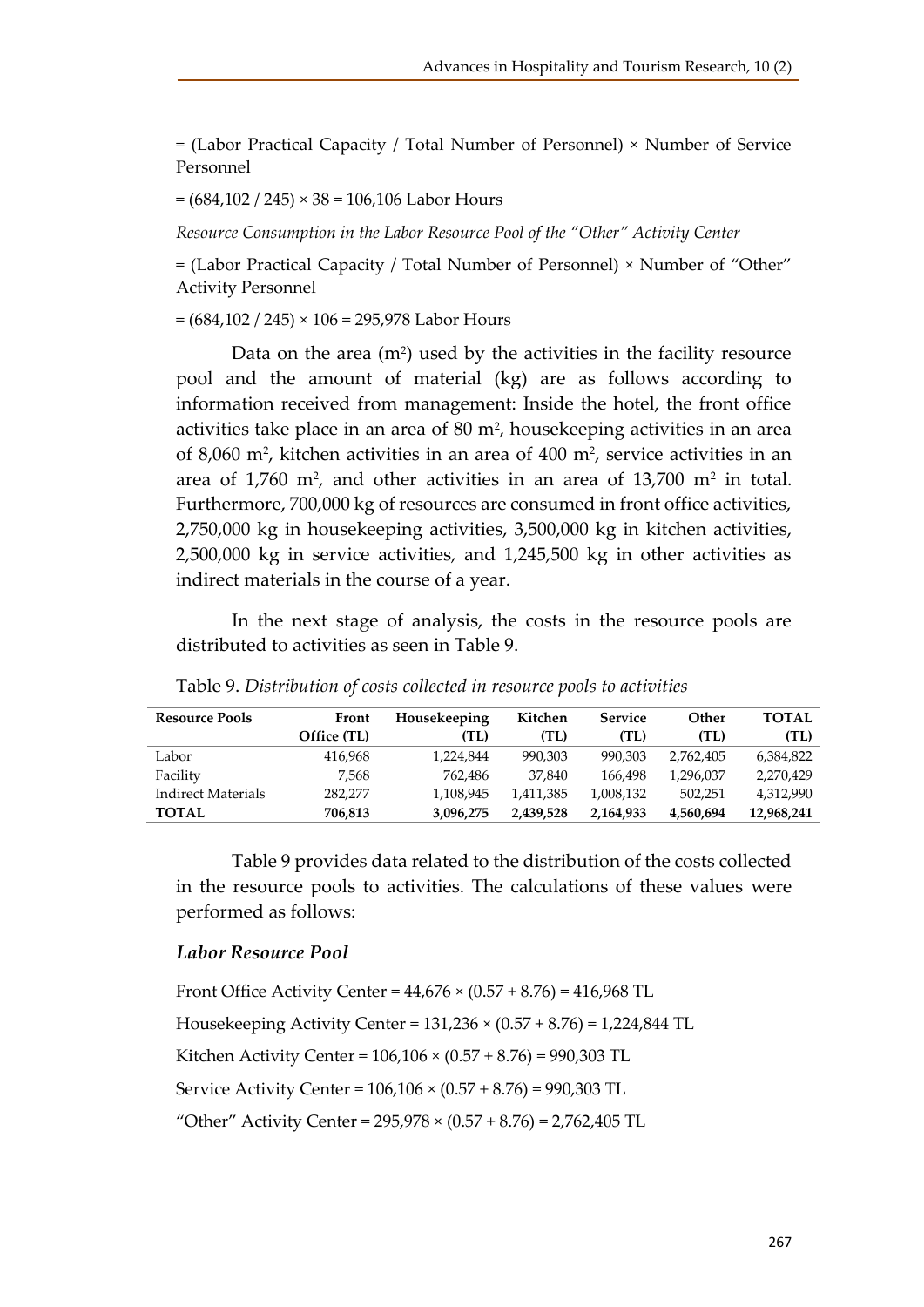### *Facility Resource Pool*

Front Office Activity Center =  $80 \times (65.74 + 28.86) = 7,568$  TL Housekeeping Activity Center = 8,060 × (65.74 + 28.86) = 762,486 TL Kitchen Activity Center =  $400 \times (65.74 + 28.86) = 37,840 \text{ TL}$ Service Activity Center = 1,760 × (65.74 + 28.86) = 166,498 TL "Other" Activity Center =  $13,700 \times (65.74 + 28.86) = 1,296,037$  TL

### *Indirect Materials Resource Pool*

Front Office Activity Center =  $700,000 \times (0 + 0.40) = 282,277$  TL Housekeeping Activity Center = 2,750,000 × (0 + 0.40) = 1,108,945 TL Kitchen Activity Center = 3,500,000 × (0 + 0.40) = 1,411,385 TL Service Activity Center = 2,500,000 × (0 + 0.40) = 1,008,132 TL "Other" Activity Center =  $1,245,500 \times (0 + 0.40) = 502,251 \text{ TL}$ 

### **Assigning Activity Costs to Cost Objects**

In the fifth step of the RCA method, the activity cost drivers and the amount of resources consumed by the activities within the cost objects are determined. The costs accumulated in the activity centers are then distributed to the cost objects by allocation rates. Table 10 shows the activity centers and activity drivers to be used in the distribution of the costs collected in these centers to the customer groups.

| <b>Activities</b>   | <b>Activity Cost Drivers</b> | Group 1   | Group 2   | Group 3 | Group 4 | <b>TOTAL</b> |
|---------------------|------------------------------|-----------|-----------|---------|---------|--------------|
| <b>Front Office</b> | Number of Customers          | 25.133    | 2.365     | 1.478   | 591     | 29.568       |
| Housekeeping        | Number of Activities         | 3.302.338 | 2,101,488 | 420,298 | 180,128 | 6,004,250    |
| Kitchen             | Number of O/N Stays          | 113,837   | 72.442    | 14.488  | 6.209   | 206,976      |
| <b>Service</b>      | Number of O/N Stays          | 113,837   | 72.442    | 14.488  | 6.209   | 206,976      |
| Other               | Number of O/N Stays          | 113,837   | 72.442    | 14.488  | 6.209   | 206,976      |

Table 10. *Determining activity cost drivers and consumed resources by cost objects*

In Table 10, the activity cost drivers to be used in the distribution of the costs in the activity pools to the cost objects and the customer groups defined as the cost objects are indicated. The resources consumed by these activities were determined. Accordingly, the distribution of costs collected in the front office activity center will be based on "number of customers," the distribution of costs collected in the housekeeping activity center will be based on "number of activities," and the distribution of costs collected in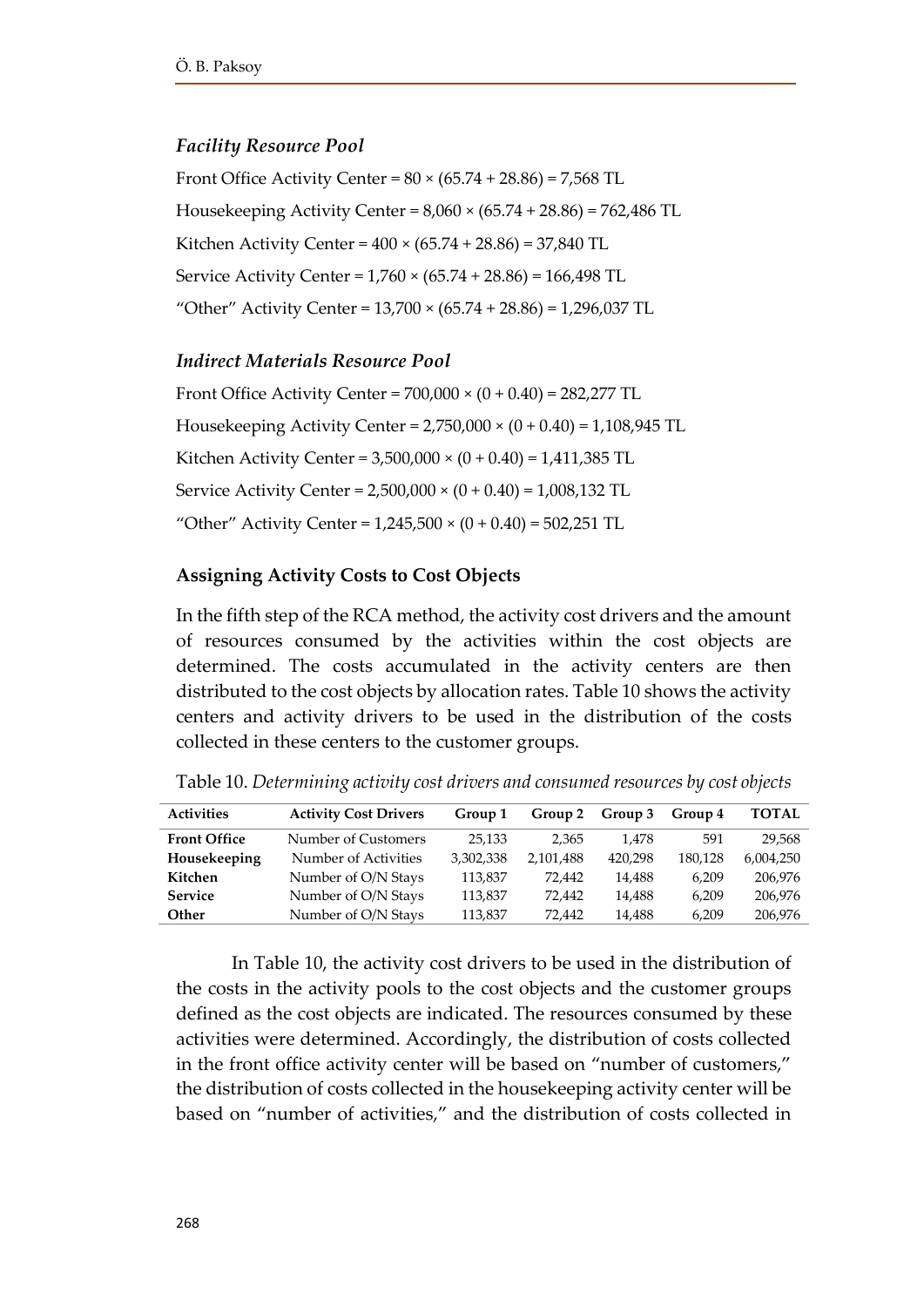the remaining activity centers (kitchen, service, and "other") will be based on "number of O/N stays" as activity cost drivers.

Table 11 provides data on the distribution of costs collected in activity centers to customer groups.

| <b>Activities</b> | Group 1   | Group 2   | Group 3 | Group 4 | <b>TOTAL</b> |
|-------------------|-----------|-----------|---------|---------|--------------|
|                   | (TL)      | (TL)      | (TL)    | (TL)    | (TL)         |
| Front Office      | 600,791   | 56.545    | 35,341  | 14,136  | 706,813      |
| Housekeeping      | 1,702,951 | 1,083,696 | 216,739 | 92,888  | 3,096,275    |
| Kitchen           | 1,341,740 | 853,835   | 170.767 | 73,186  | 2,439,528    |
| Service           | 1,190,713 | 757,726   | 151,545 | 64.948  | 2,164,933    |
| Other             | 2,508,381 | 1,596,243 | 319,249 | 136,821 | 4,560,694    |
| <b>TOTAL</b>      | 7,344,576 | 4,348,045 | 893,641 | 381,979 | 12,968,241   |

Table 11. *Distribution of costs collected in activities to customer groups*

The calculations made for each activity center were performed as follows:

## *Front Office Activity Center*

In the distribution of the costs collected in the front office activity center to customer groups, "number of customers" is determined as the activity cost driver. The allocation rate for this activity center is as follows:

Allocation Rate = 706,813 / 29,568 = 23.91 TL/person

By using the calculated allocation rate, the costs in the front office activity center are allocated to customer groups as follows:

Customer Group  $1 = 23.91 \times 25,133 = 600,791 \text{ TL}$ Customer Group 2 = 23.91 × 2,365 = 56,545 TL Customer Group 3 = 23.91 × 1,478 = 35,341 TL Customer Group 4 = 23.91 × 591 = 14,136 TL

# *Housekeeping Activity Center*

In the distribution of the costs collected in the housekeeping activity center to customer groups, "number of activities" is determined as the activity cost driver. The allocation rate for this activity center is calculated as follows:

Allocation Rate = 3,096,275 / 6,004,250 = 0.52 TL/activity

By using the calculated allocation rate, the costs in the housekeeping activity center are allocated to customer groups as follows:

Customer Group 1 = 0.52 × 3,302,338 = 1,702,951 TL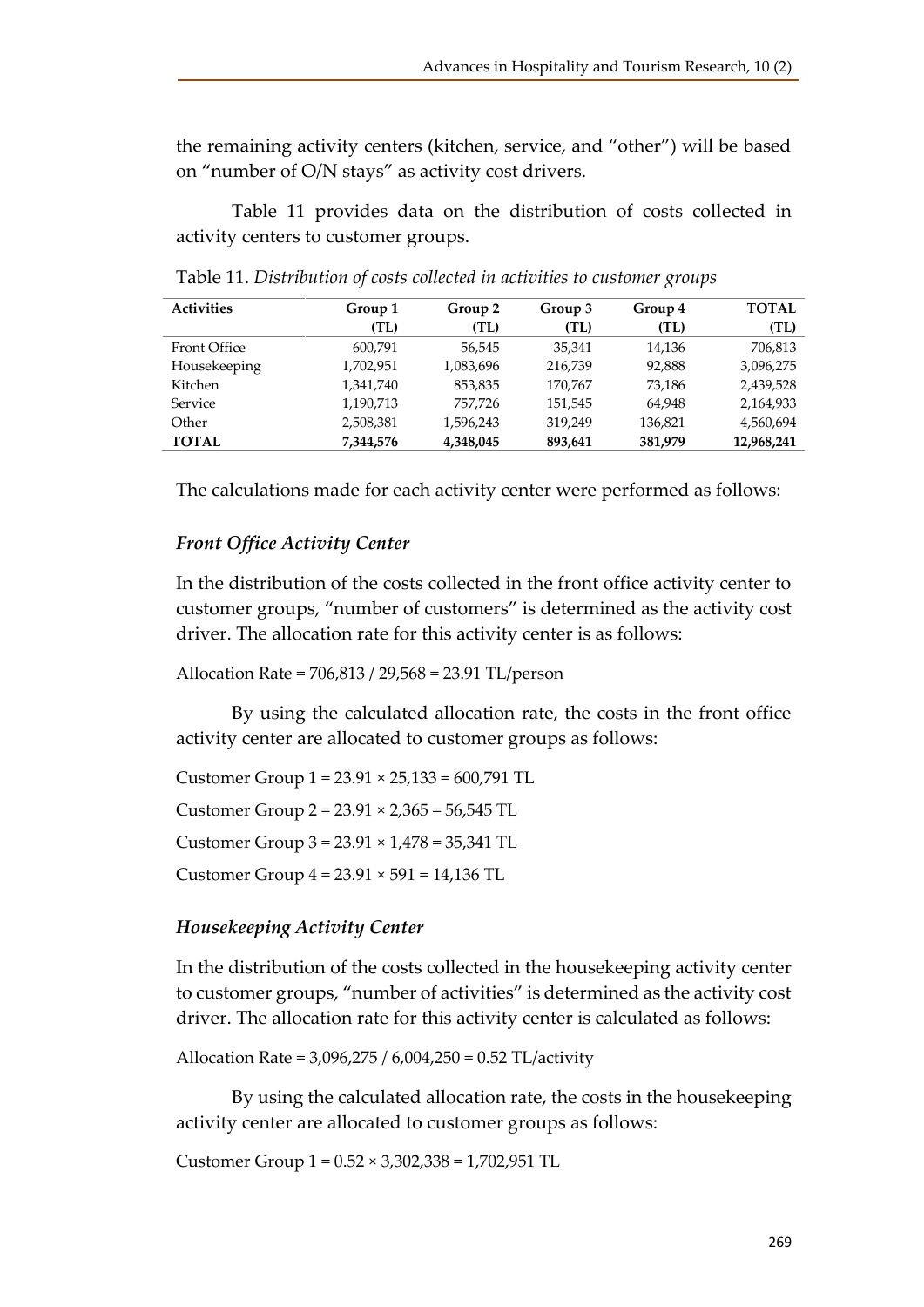Customer Group  $2 = 0.52 \times 2,101,488 = 1,083,696$  TL Customer Group 3 = 0.52 × 420,298 = 216,739 TL Customer Group 4 = 0.52 × 180,128 = 92,888 TL

#### *Kitchen Activity Center*

In the distribution of the costs collected in the kitchen activity center to customer groups, "number of O/N stays" is determined as the activity cost driver. The allocation rate for the activity center is calculated as follows:

Allocation Rate = 2,439,528 / 206,976 = 11.79 TL/ON Stay

By using the calculated allocation rate, the costs in the housekeeping activity center are allocated to customer groups as follows:

Customer Group 1 = 11.79 × 113,837 = 1,341,740 TL Customer Group 2 = 11.79 × 72,442 = 853,835 TL Customer Group 3 = 11.79 × 14,488 = 170,767 TL Customer Group 4 = 11.79 × 6,209 = 73,186 TL

Calculations for the remaining activity centers were carried out similarly. In Table 12, the distributed cost amounts and idle capacity amounts are summarized.

| Table 12. Cost allocation summary |
|-----------------------------------|
|-----------------------------------|

| <b>Resource Pools</b>     | <b>Costs Incurred</b> | <b>Distributed Costs</b> | <b>Idle Resource Cost</b> |
|---------------------------|-----------------------|--------------------------|---------------------------|
|                           | (TL)                  | (TL)                     | (TL)                      |
| Labor                     | 6,454,217             | 6,384,822                | 69,395                    |
| Facility                  | 2,270,429             | 2,270,429                | $\left($                  |
| <b>Indirect Materials</b> | 4,312,990             | 4,312,990                | 0                         |
| <b>TOTAL</b>              | 13,037,636            | 12,968,241               | 69,395                    |

Idle capacity is calculated as follows based on the data provided in Table 12:

 $Id$ le Resource Cost = Costs Incurred – Distributed Costs

Thus, as a result of the RCA application, the total idle capacity of the hotel selected for this case study was calculated as 69,395 TL. Therefore, 69,395 TL was not included in the cost objects.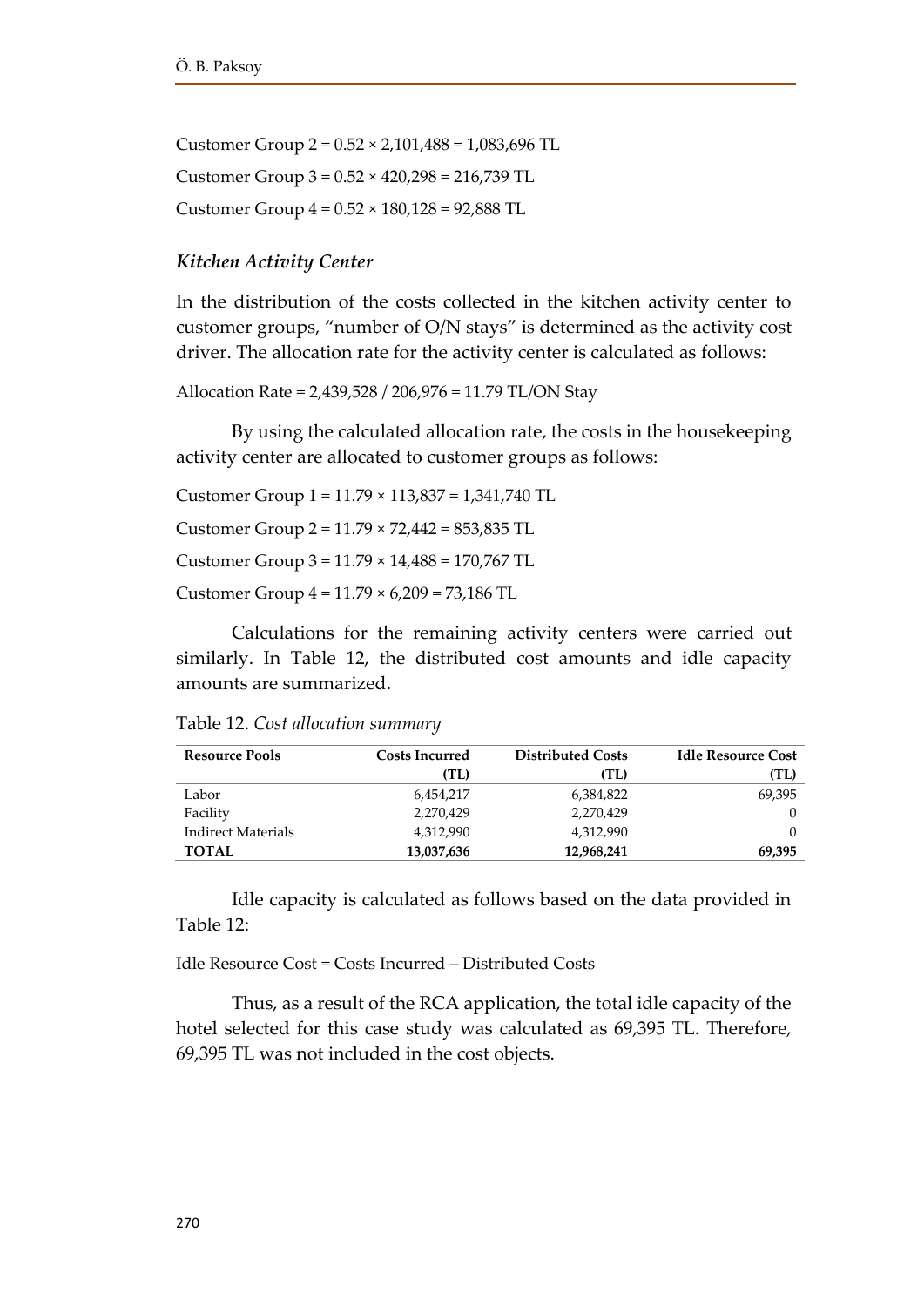### **RESEARCH FINDINGS**

Costs are allocated to customer groups with the RCA method and the profitability of the customer groups emerges as a result of subtracting the costs of those groups from the revenues obtained from the customer groups. As a result of the application of the RCA method in the present study, customer profitability was determined by the comparison of costs and revenues calculated by the distribution of costs to the customer groups as shown in Table 13.

| <b>Customer Groups</b> | Revenue    | Costs      | <b>Profit / Loss</b> | <b>Relative</b> |
|------------------------|------------|------------|----------------------|-----------------|
|                        | (TL)       | (TL)       | (TL)                 | Profitability   |
| Group 1                | 9.424.220  | 7,344,576  | 2,079,644            | 63.40%          |
| Group 2                | 5,362,056  | 4,348,045  | 1,014,011            | 30.91%          |
| Group 3                | 812.433    | 893.641    | $-81,208$            | $-2.48%$        |
| Group 4                | 649.946    | 381,979    | 267,967              | 8.17%           |
| <b>TOTAL</b>           | 16,248,656 | 12,968,241 | 3,280,415            | 100.00%         |

Table 13. *Profitability of customer groups*

In Table 13, the previously calculated idle capacity cost of 69,395 TL was not included in the calculations. This difference is caused by the unused capacity that emerges from activities. In other words, it results from the distribution of costs to customer groups after the costs of the unused capacity are subtracted. This cost difference is crucial information that should be used by managers in decision-making processes.

When the results of the CPA conducted with the RCA method are examined, it is seen that only one of the customer groups (Group 3) causes a loss for the hotel. This may be due to the selection of activity cost drivers used in the allocation of costs belonging to this group. Group 1, on the other hand, is the most profitable customer group with a 63.40% share in profitability analysis. This customer group is followed by Group 2 with a share of 30.91%. Group 4, comprising customers who come for meetings, has the lowest profitability level among the customer groups.

The costs allocated according to the traditional costing method used by the hotel and those obtained via the RCA method differ although the revenues of the customer groups are the same. This difference is due to the fact that idle capacity is not distributed to the customer groups in contrary with the traditional costing method, and that reveals the change in profitability ratios.

As shown in detail in the previous sections, the costs of the hotel, customer group costs, and customer group revenues were calculated. After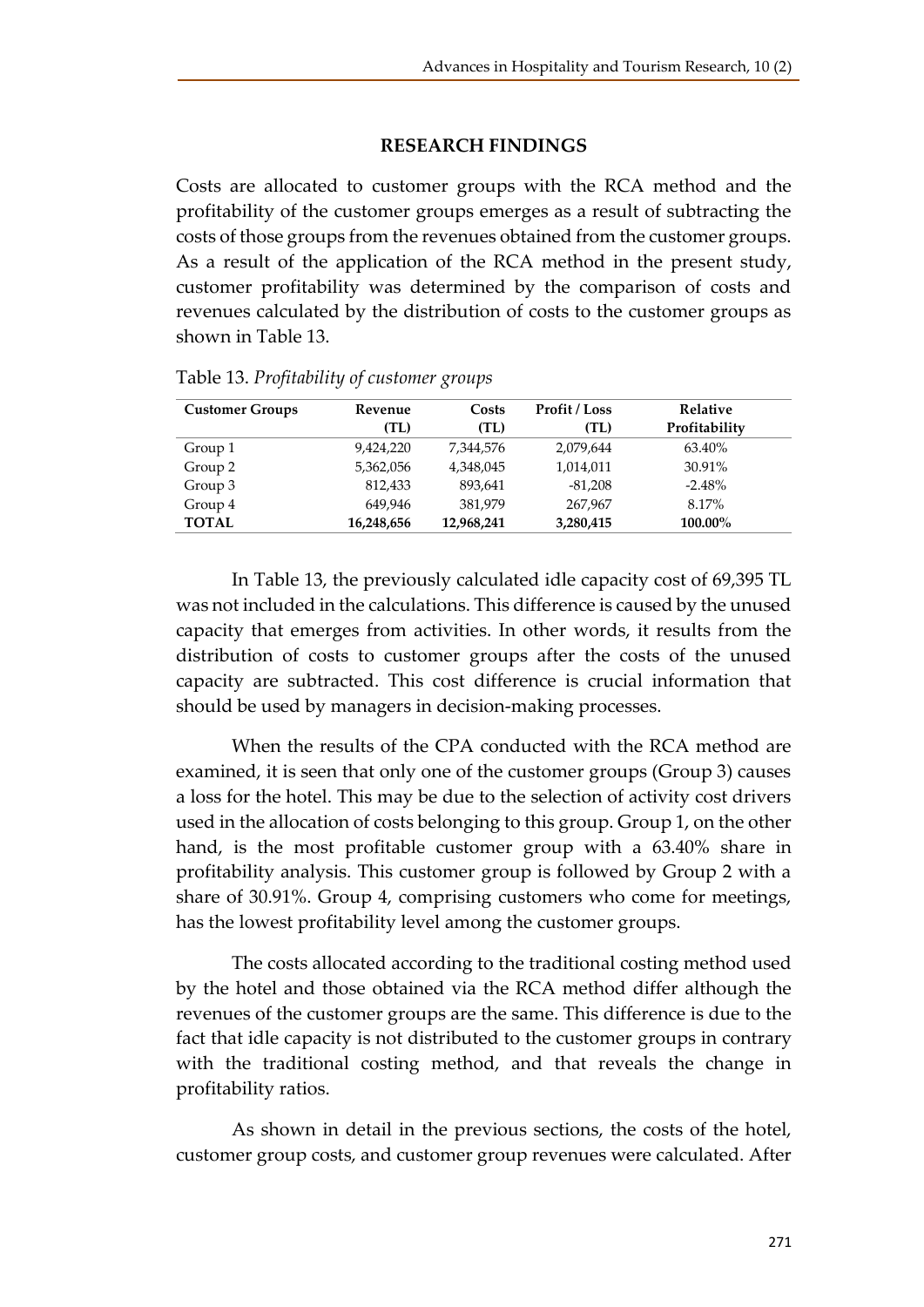determining the revenues and costs, the profit and profitability ratios of the customer groups were calculated. Considering the current value and future economic benefits for the company, the hotel management may direct the focus of service toward high-value customers because such customers contribute the highest profits for the hotel. CPA explains customer profitability in a certain past accounting period and thus contributes to the evaluation of the effectiveness of hotel investments. By combining CPA and RCA, management may obtain more comprehensive data regarding its customers and might subsequently be able to make better decisions about customer relationship management and improve the value of the company.

#### **CONCLUSION**

CPA is a technique that has entered the management accounting literature in recent years. In brief, it determines the revenues of customers or customer groups, the costs necessary to obtain those revenues, and the profits as a result. With CPA, the contributions of customer groups to the company are determined instead of the profits obtained from products or services. Therefore, managers can make customer-oriented decisions and increase the necessary attention paid to profitable customers.

In terms of hotel businesses, the contribution of each customer can be calculated using the CPA method. However, this is a very difficult and time demanding analytical process. Analyzing customer groups is more applicable for hotel managers than analyzing individuals. Since customers come to hotels for different reasons, it is easier and more effective in terms of strategic decisions to perform collective analysis by grouping the customers instead of performing customer-based analysis one by one.

The RCA method has emerged as a dynamic, comprehensive, and integrated management accounting approach that combines the process perspective of the ABC method and the resource perspective of GPK. The RCA method is accepted by many academics and practitioners as a costing method that not only eliminates the inadequacies of many methods developed before but it also provides the most advanced and accurate information. With the RCA method, business managers are supported in both short-term and long-term decision-making processes, and it helps to identify inefficient resources and activities by calculating idle capacity costs.

The RCA method considers consumption relations between resources and cost objects on the basis of cause and effect. Many factors are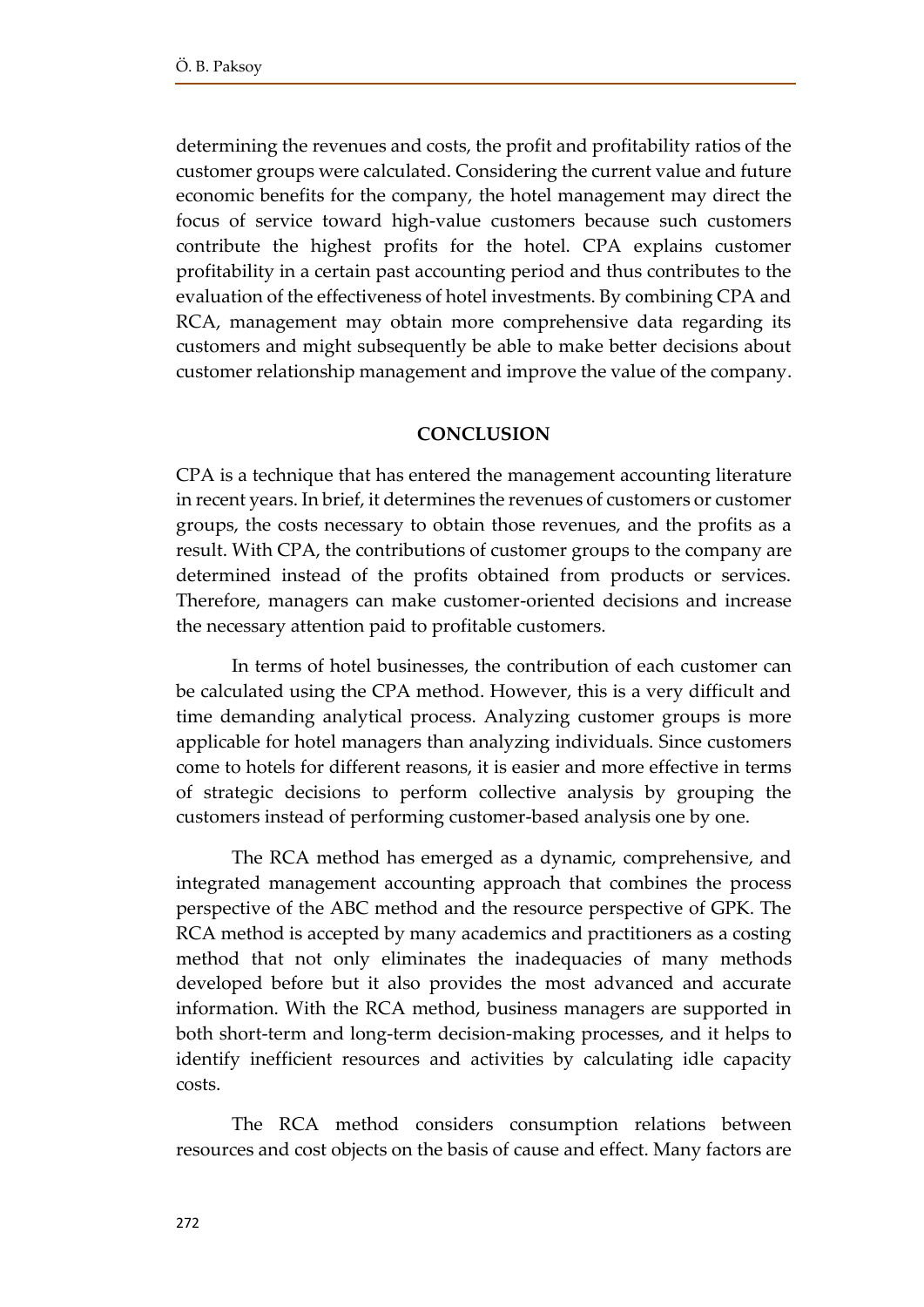taken into account in determining idle capacity and idle capacity costs. The RCA method is defined as a superior method as it eliminates the deficiencies of other costing methods that lead to distorted and erroneous cost information. The traditional costing method only calculates the average cost, the ABC method ignores idle capacity, and the TDABC method takes time as the only factor when calculating the idle costs. If the RCA method is used, significant differences in costs for manufacturing or service companies can be expected. This, in turn, will have a significant positive impact on the pricing policies of the companies.

In the present study, a CPA application was performed for a hotel that did not previously apply CPA and had assumed that all customers provide the same profits. The purpose of this application was to examine the usability of the RCA method in CPA and determine whether it can provide accurate results. In this regard, using the RCA method provides managers to access more precise CPA information and reveals the idle capacity as well.

Five activities in the hotel were emphasized in this case study and the contributions to the hotel of the customer groups belonging to those activity groups were calculated. Clear evidence was obtained to show that these five activity centers have idle capacity. Labor-intensive aspect of hospitality sector is well known and it is also known that staff have a significant influence on the profitability of a hotel. Concordantly, hotel managers should focus on determining proper strategies to maximize capacity utilization. For example, managers might provide the necessary training and motivation to personnel to follow up on and respond to customers' needs and expectations to attract more customers and remove idle capacity in the future. With the RCA approach, hotel managers will be better equipped to comprehend if the capacity is sufficient to meet future needs. This will enable them to plan workforce better, which in turn will encourage the efficient use of human resources. With better workforce planning, management will be able to hire the right type of employees who are aligned with the hotel's needs and they will also be able to anticipate personnel training demands more efficaciously.

In this research, the profitability of different customer groups was calculated and it was found that, with a share of 63.40%, "Customer Group 1" comprising customers who visited the hotel through travel agencies and tour operators, was the most profitable and made the highest contribution. On the other hand, it was observed that "Customer Group 3" caused a loss in hotel revenues. This finding should be reviewed by the hotel managers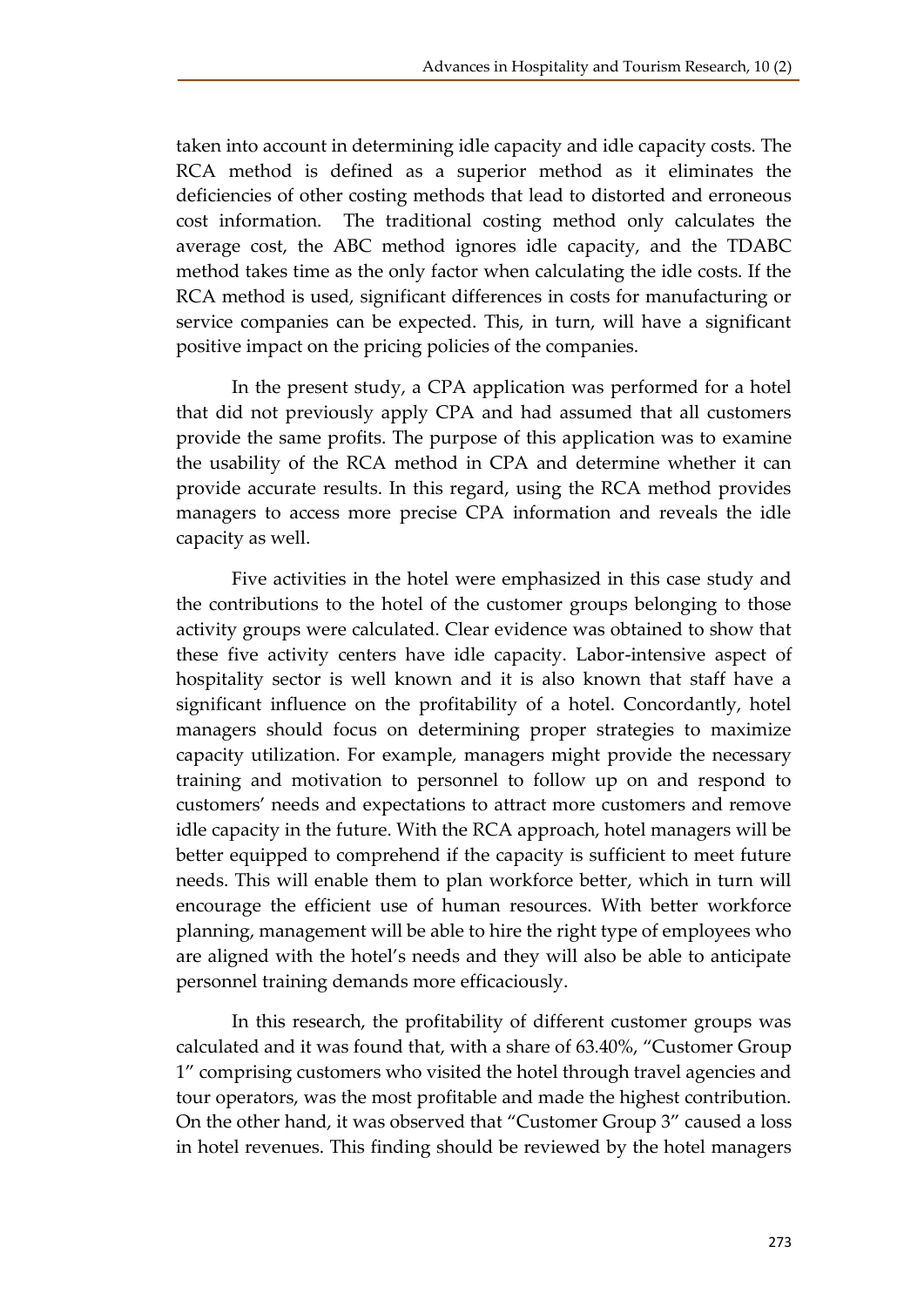and necessary decisions should be made. In this context, hotel management should adapt appropriate programs to manage customer relations. For example, hotel managers could carry out different promotional programs or campaigns to attract more profitable customers in several periods. The hotel can divert low-profit customer groups to low seasons and focus on serving high-income groups during peak times. On the other hand, the hotel must also consider measures to retain "Customer Group 1", the most profitable group, in order to maintain profits in future periods. For this reason, the hotel management should establish the marketing strategies required to enhance guest loyalty among this group. This will then allow the hotel to subsidize low-profit contributors with profits from high-profit contributors. In addition, the hotel management will be able to better designate the customer mix that will provide the highest return in the future after obtaining results via RCA analysis.

In addition to the practical results, this study contributes to the literature in some aspects. Earlier, Dalcı et al. (2010) aimed to show the implementation of CPA using TDABC in a four-star hotel. They conducted a case study that also revealed the cost of idle resources devoted to front office, housekeeping, food preparation, and marketing activities. The results showed that some customer groups were determined profitable using TDABC method in CPA contrary with the traditional costing method. However, the estimation of the time equations that used in TDABC method can be subjective during the application of the method to the hotel business. Therefore, in this study, it was predicted that choosing the RCA model would yield more accurate results. In addition, it is determined that the RCA model, which has been applied in many different sectors, differs according to the results produced by the ABC and TDABC methods. In fact, in most studies, it has been determined that accurate and reliable information is provided with the newly emerged RCA model comparing to other methods (Clinton & Webber, 2004; Küçük & Karaca, 2017; Öğünç & Tekşen, 2018; Öncel & Büyükmirza, 2019).

In conclusion, this study aimed to provide guidance for hotel managers in terms of the analysis of the contributions of customer groups and to demonstrate the applicability of the RCA method in CPA for accommodation companies as well as manufacturing companies. This analysis will also help hotel managers make accurate decisions about the investments to be made in their hotels. CPA studies have been previously conducted with both ABC and TDABC methods, which are widely used in the literature. However, with the use of RCA, which is one of the most advanced costing and cost management techniques, the present work has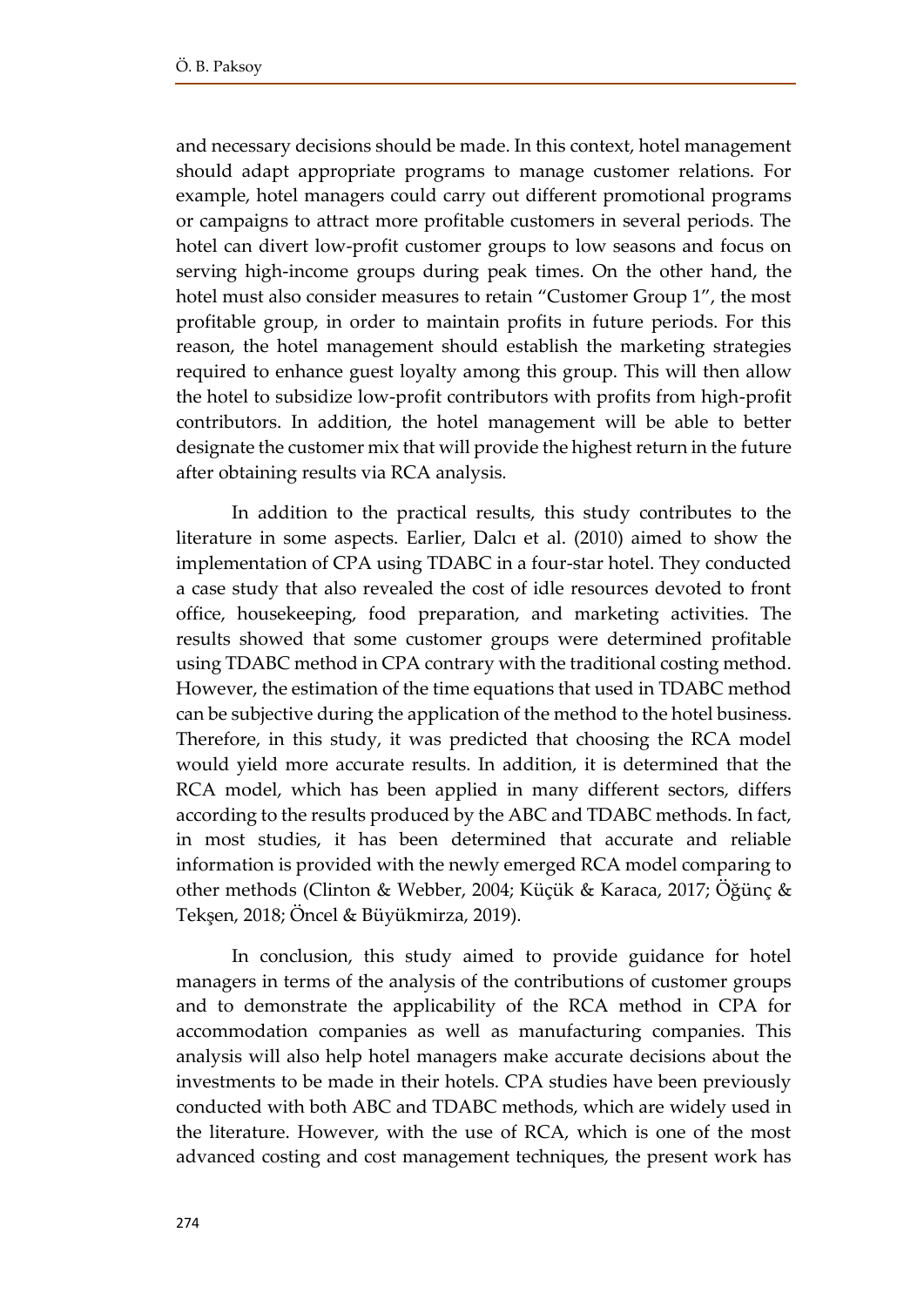contributed to the literature in terms of both showing the usability of new methods with CPA and increasing the recognition of RCA. The findings obtained here were collected from a case study conducted at a 5-star hotel in Turkey. While the results of this research cannot be generalized to the accommodation sector entirely at this point, they may shed light on hotel cost practices from the perspective of the RCA model. In future research, this work should be replicated at other hotels both in Turkey and abroad, as well as hotels of different stars to determine whether the present results are generalizable.

#### **REFERENCES**

- Acar, D., & Süklüm, N. (2016). Konaklama işletmelerinde herşey dahil sisteminin müşteri karlılık analizi açısından değerlendirilmesi. *Muhasebe ve Finansman Dergisi*, *71*, 1- 22.
- Aksu, İ. (2013). Kaynak tüketimine dayalı muhasebe: bir örnek uygulama. *E- Journal of New World Sciences Academy*, *8*(4), 165-182.
- Aktaş, R. (2013). Yeni bir maliyet ve yönetim muhasebesi yöntemi olarak kaynak tüketim muhasebesi. *Muhasebe ve Finansman Dergisi*, *58*, 55-76.
- Cengiz, E. (2011). *Yönetim muhasebesi çerçevesinde yalın muhasebe*. Ankara: Gazi Kitabevi.
- Clinton, B. D., & Webber, S. A. (2004). RCA at clopay. *Strategic Finance*, *86*(4), 21-26.
- Dalcı, İ., Tanış, V., & Koşan, L. (2010). Customer profitability analysis with time-driven activity-based costing: a case study in a hotel. *International Journal of Contemporary Hospitality Management*, *22*(5), 609-637.
- Datar, S. M., & Rajan, M.V. (2018). *Horngren's cost accounting*. 16th Edition, NY: Pearson New York.
- Ekergil, V., & Polat, E. (2020). Muhasebe meslek mensuplarının müşteri karlılık analizi ve bir model önerisi. *Muhasebe ve Vergi Uygulamaları Dergisi*, *13*(2), 257-280.
- Erkuş, H., Aksu, İ., & Turan, E. (2014). Kaynak tüketim muhasebesinin diğer maliyet sistemleri ile karşılaştırılması. *Muhasebe ve Vergi Uygulamaları Dergisi*, *7*(2), 15-36.
- Gül, U., & Yaslıdağ, B. H. (2020). Müşteri karlılık analizlerinde faaliyet tabanlı ile zaman etkenli maliyet yöntemlerinin karşılaştırılması. *İstanbul Aydın Üniversitesi Dergisi*, *12*(2), 153-173.
- Gündüz, H. E. (2002). Müşteri karlılık analizi. *Muhasebe Bilim Dünyası Dergisi*, *4*(3), 65-77.
- Kaplan, R. S., & Narayanan, V. G. (2001). Measuring and managing customer profitability. *Journal of Cost Management*, *15*(5), 5-15.
- Kayıhan, B., & Tepeli, Y. (2016). Yeni bir maliyetleme tekniği olarak kaynak tüketim muhasebesi ve bir örnek uygulama. *Uluslararası Yönetim İktisat ve İşletme Dergisi ICAFR 16*, (Özel Sayı), 431-443.
- Koşan, L. (2008). Faaliyet tabanlı müşteri karlılık analizi: bir konaklama işletmesinde uygulama. *Çukurova Üniversitesi Sosyal Bilimler Enstitüsü Dergisi*, *17*(1), 285-302.
- Köse, T., & Ağdeniz, Ş. (2015). Kaynak tüketim muhasebesinde kapasite maliyet yönetimi. *Muhasebe ve Denetime Bakış Dergisi*, *45*, 51-74.
- Küçük, H., & Karaca, N. (2017). Kaynak tüketim muhasebesi temelinde ürün maliyetlerinin hesaplanması- karşılaştırılmalı bir uygulama. *İşletme Araştırmaları Dergisi*, *9*(2), 353-375.